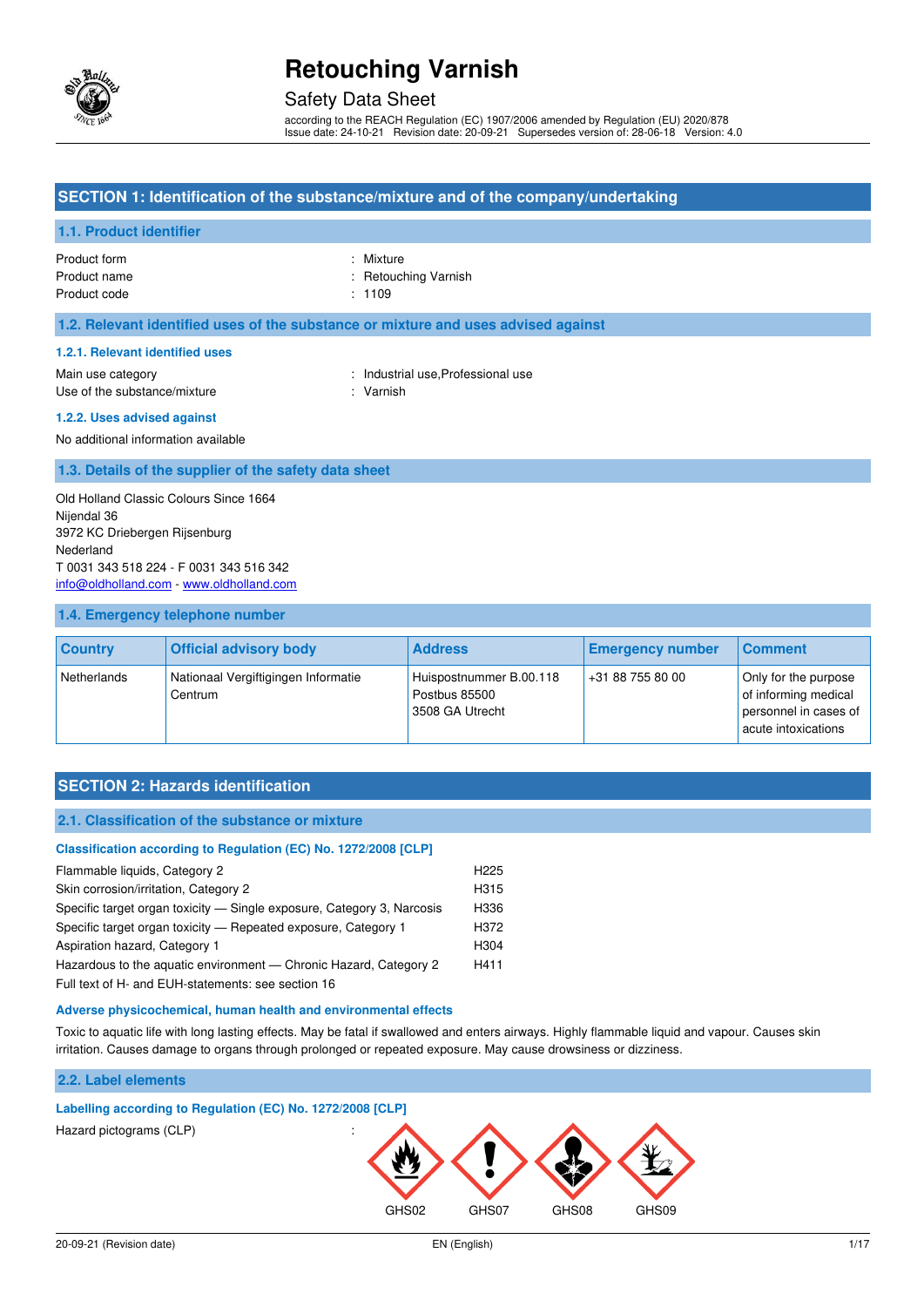### Safety Data Sheet

according to the REACH Regulation (EC) 1907/2006 amended by Regulation (EU) 2020/878

| Signal word (CLP)<br>Contains  | : Danger<br>: Hydrocarbons, C9-C12, n-alkanes, iso-alkanes, cyclic, aromatic compounds (16.3%),<br>Hydrocarbons, C9, aromatics                                                                                                                                                                                                                                                                                 |
|--------------------------------|----------------------------------------------------------------------------------------------------------------------------------------------------------------------------------------------------------------------------------------------------------------------------------------------------------------------------------------------------------------------------------------------------------------|
| Hazard statements (CLP)        | : H225 - Highly flammable liquid and vapour.<br>H304 - May be fatal if swallowed and enters airways.<br>H315 - Causes skin irritation.                                                                                                                                                                                                                                                                         |
|                                | H336 - May cause drowsiness or dizziness.<br>H372 - Causes damage to organs through prolonged or repeated exposure.<br>H411 - Toxic to aquatic life with long lasting effects.                                                                                                                                                                                                                                 |
| Precautionary statements (CLP) | : P210 - Keep away from heat, hot surfaces, sparks, open flames and other ignition sources.<br>No smoking.<br>P261 - Avoid breathing vapours, mist, spray.<br>P264 - Wash hands, forearms and face thoroughly after handling.<br>P273 - Avoid release to the environment.<br>P301+P310+P331 - IF SWALLOWED: Immediately call a doctor, a POISON CENTER. Do<br>NOT induce vomiting.<br>P391 - Collect spillage. |

#### **2.3. Other hazards**

This substance/mixture does not meet the PBT criteria of REACH regulation, annex XIII This substance/mixture does not meet the vPvB criteria of REACH regulation, annex XIII

The mixture does not contain substance(s) included in the list established in accordance with Article 59(1) of REACH for having endocrine disrupting properties, or is not identified as having endocrine disrupting properties in accordance with the criteria set out in Commission Delegated Regulation (EU) 2017/2100 or Commission Regulation (EU) 2018/605

#### **SECTION 3: Composition/information on ingredients**

#### **3.1. Substances**

#### Not applicable

#### **3.2. Mixtures**

| <b>Name</b>                                                                                                                                | <b>Product identifier</b>                                                                                | $\%$      | <b>Classification according to</b><br><b>Regulation (EC) No. 1272/2008</b><br>[CLP]                                                                                             |
|--------------------------------------------------------------------------------------------------------------------------------------------|----------------------------------------------------------------------------------------------------------|-----------|---------------------------------------------------------------------------------------------------------------------------------------------------------------------------------|
| Hydrocarbons, C9-C12, n-alkanes, iso-alkanes, cyclic,<br>aromatic compounds (16.3%)<br>substance with a Community workplace exposure limit | CAS-No.: 64742-82-1<br>EC-No.: 265-185-4<br>EC Index-No.: 649-330-00-2<br>REACH-no: 01-2119458049-<br>33 | < 70      | Flam. Liq. 3, H226<br>Skin Irrit. 2, H315<br>Muta. Not classified<br>Carc. Not classified<br>STOT SE 3, H336<br>STOT RE 1, H372<br>Asp. Tox. 1, H304<br>Aquatic Chronic 2, H411 |
| Hydrocarbons, C9, aromatics                                                                                                                | CAS-No.: 64742-95-6<br>EC-No.: 918-668-5<br>REACH-no: 01-2119455851-<br>35                               | $15 - 20$ | Flam. Liq. 3, H226<br>STOT SE 3, H336<br>STOT SE 3, H335<br>Asp. Tox. 1, H304<br>Aquatic Chronic 2, H411                                                                        |
| ethanol; ethyl alcohol<br>substance with national workplace exposure limit(s)<br>(NL)                                                      | CAS-No.: 64-17-5<br>EC-No.: 200-578-6<br>EC Index-No.: 603-002-00-5<br>REACH-no: 01-2119457610-<br>43    | $1 - 2$   | Flam. Lig. 2, H225                                                                                                                                                              |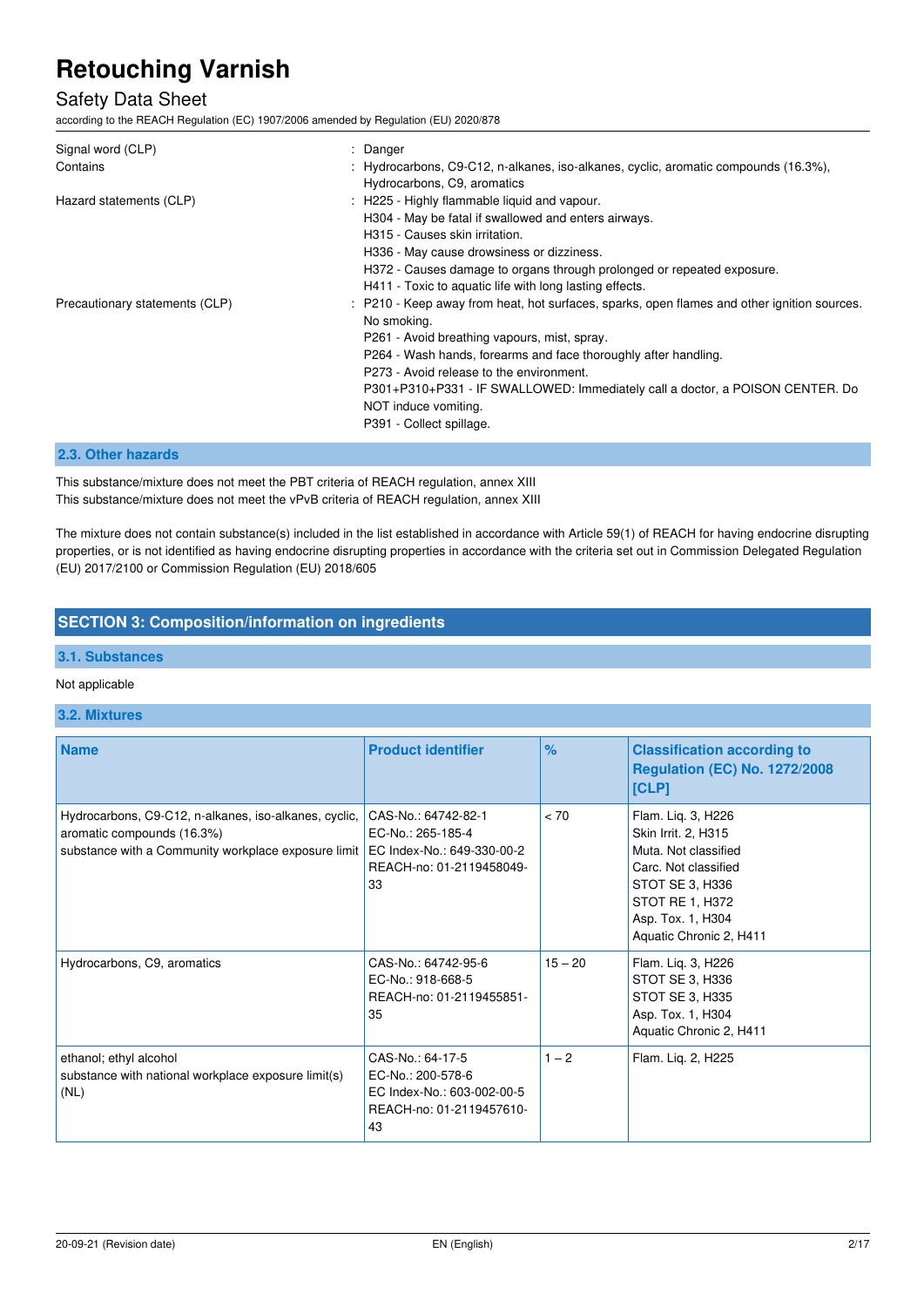### Safety Data Sheet

according to the REACH Regulation (EC) 1907/2006 amended by Regulation (EU) 2020/878

| <b>Name</b>                                                                                                                                             | <b>Product identifier</b>                                                                             | $\frac{9}{6}$ | <b>Classification according to</b><br>Regulation (EC) No. 1272/2008<br><b>ICLPI</b>                                                  |
|---------------------------------------------------------------------------------------------------------------------------------------------------------|-------------------------------------------------------------------------------------------------------|---------------|--------------------------------------------------------------------------------------------------------------------------------------|
| acetone; propan-2-one; propanone<br>substance with national workplace exposure limit(s)<br>(NL); substance with a Community workplace<br>exposure limit | CAS-No.: 67-64-1<br>EC-No.: 200-662-2<br>EC Index-No.: 606-001-00-8<br>REACH-no: 01-2119471330-<br>49 | $0.01 - 0.25$ | Flam. Lig. 2, H225<br>Eye Irrit. 2, H319<br>STOT SE 3, H336                                                                          |
| methanol<br>substance with national workplace exposure limit(s)<br>(NL); substance with a Community workplace<br>exposure limit                         | CAS-No.: 67-56-1<br>EC-No.: 200-659-6<br>EC Index-No.: 603-001-00-X<br>REACH-no: 01-2119433307-<br>44 | $0.01 - 0.25$ | Flam. Lig. 2, H225<br>Acute Tox. 3 (Oral), H301<br>Acute Tox. 3 (Dermal), H311<br>Acute Tox. 3 (Inhalation), H331<br>STOT SE 1, H370 |

| <b>Specific concentration limits:</b> |                                                                                                       |                                                                    |
|---------------------------------------|-------------------------------------------------------------------------------------------------------|--------------------------------------------------------------------|
| <b>Name</b>                           | <b>Product identifier</b>                                                                             | <b>Specific concentration limits</b>                               |
| methanol                              | CAS-No.: 67-56-1<br>EC-No.: 200-659-6<br>EC Index-No.: 603-001-00-X<br>REACH-no: 01-2119433307-<br>44 | $(3 ≤ C < 10)$ STOT SE 2, H371<br>$(10 ≤ C < 100)$ STOT SE 1, H370 |

Full text of H- and EUH-statements: see section 16

| <b>SECTION 4: First aid measures</b>                                                        |                                                                                                                                                                                                             |
|---------------------------------------------------------------------------------------------|-------------------------------------------------------------------------------------------------------------------------------------------------------------------------------------------------------------|
| 4.1. Description of first aid measures                                                      |                                                                                                                                                                                                             |
| First-aid measures general                                                                  | : Never give anything by mouth to an unconscious person. If medical advice is needed, have<br>product container or label at hand. Call a physician immediately.                                             |
| First-aid measures after inhalation                                                         | : Remove person to fresh air and keep comfortable for breathing. Call a POISON<br>CENTER/doctor if you feel unwell.                                                                                         |
| First-aid measures after skin contact                                                       | : Gently wash with plenty of soap and water. Take off immediately all contaminated clothing.<br>If skin irritation or rash occurs: Get medical advice/attention.                                            |
| First-aid measures after eye contact                                                        | : Immediately flush eyes thoroughly with water for at least 15 minutes. Remove contact<br>lenses, if present and easy to do. Continue rinsing. If eye irritation persists: Get medical<br>advice/attention. |
| First-aid measures after ingestion                                                          | : Rinse mouth. Do NOT induce vomiting. Immediately call a POISON CENTER/doctor.                                                                                                                             |
| 4.2. Most important symptoms and effects, both acute and delayed                            |                                                                                                                                                                                                             |
| Symptoms/effects<br>Symptoms/effects after skin contact<br>Symptoms/effects after ingestion | : May cause drowsiness or dizziness.<br>: Irritation. Repeated exposure may cause skin dryness or cracking.<br>: Risk of lung oedema.                                                                       |

**4.3. Indication of any immediate medical attention and special treatment needed** 

Treat symptomatically.

| <b>SECTION 5: Firefighting measures</b>                         |                                                                                                                     |
|-----------------------------------------------------------------|---------------------------------------------------------------------------------------------------------------------|
| 5.1. Extinguishing media                                        |                                                                                                                     |
| Suitable extinguishing media<br>Unsuitable extinguishing media  | : Sand. Foam. Dry powder. Carbon dioxide. Water spray.<br>: Do not use a heavy water stream.                        |
| 5.2. Special hazards arising from the substance or mixture      |                                                                                                                     |
| Fire hazard<br>Hazardous decomposition products in case of fire | Highly flammable liquid and vapour.<br>: For further information, refer to section 10 : "Stability and Reactivity". |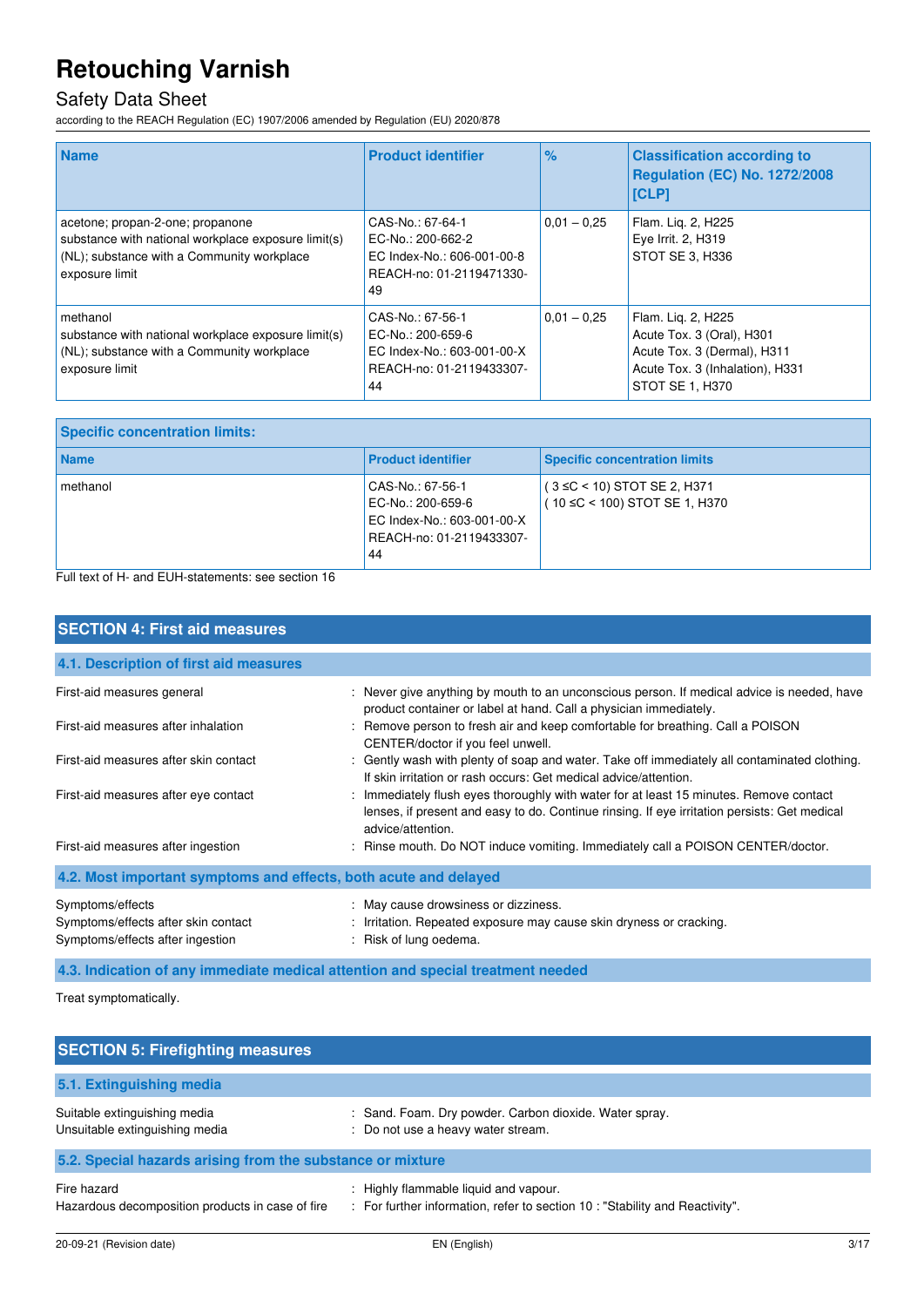## Safety Data Sheet

according to the REACH Regulation (EC) 1907/2006 amended by Regulation (EU) 2020/878

| 5.3. Advice for firefighters                        |                                                                                                                                                                          |
|-----------------------------------------------------|--------------------------------------------------------------------------------------------------------------------------------------------------------------------------|
| Firefighting instructions                           | : Use water spray or fog for cooling exposed containers. Exercise caution when fighting any<br>chemical fire. Prevent fire fighting water from entering the environment. |
| Protection during firefighting<br>Other information | : Do not enter fire area without proper protective equipment, including respiratory protection.<br>: Prevent fire fighting water from entering the environment.          |

| <b>SECTION 6: Accidental release measures</b>                            |                                                                                                                                                        |  |
|--------------------------------------------------------------------------|--------------------------------------------------------------------------------------------------------------------------------------------------------|--|
| 6.1. Personal precautions, protective equipment and emergency procedures |                                                                                                                                                        |  |
| 6.1.1. For non-emergency personnel                                       |                                                                                                                                                        |  |
| <b>Emergency procedures</b>                                              | : Evacuate unnecessary personnel. No open flames, no sparks, and no smoking. Avoid<br>contact with skin and eyes. Do not breathe vapours, mist, spray. |  |
| 6.1.2. For emergency responders                                          |                                                                                                                                                        |  |
| Protective equipment                                                     | Equip cleanup crew with proper protection. For further information refer to section 8:<br>"Exposure controls/personal protection".                     |  |
| <b>Emergency procedures</b>                                              | Ventilate area.                                                                                                                                        |  |
| <b>6.2. Environmental precautions</b>                                    |                                                                                                                                                        |  |
| Do not allow to enter drains or water courses.                           |                                                                                                                                                        |  |
| 6.3. Methods and material for containment and cleaning up                |                                                                                                                                                        |  |

| For containment<br>Methods for cleaning up<br>Other information | : Collect spillage.<br>: Take up liquid spill into absorbent material. Sweep or shovel spills into appropriate container<br>for disposal. Notify authorities if product enters sewers or public waters.<br>: Dispose of materials or solid residues at an authorized site. |
|-----------------------------------------------------------------|----------------------------------------------------------------------------------------------------------------------------------------------------------------------------------------------------------------------------------------------------------------------------|
| 6.4. Reference to other sections                                |                                                                                                                                                                                                                                                                            |

For further information refer to section 8: "Exposure controls/personal protection". Concerning disposal elimination after cleaning, see section 13.

| <b>SECTION 7: Handling and storage</b>                            |                                                                                                                                                                                                                                                                                                                                                                                                                                                                                                                                                                                                                                                                                                                                     |
|-------------------------------------------------------------------|-------------------------------------------------------------------------------------------------------------------------------------------------------------------------------------------------------------------------------------------------------------------------------------------------------------------------------------------------------------------------------------------------------------------------------------------------------------------------------------------------------------------------------------------------------------------------------------------------------------------------------------------------------------------------------------------------------------------------------------|
| 7.1. Precautions for safe handling                                |                                                                                                                                                                                                                                                                                                                                                                                                                                                                                                                                                                                                                                                                                                                                     |
| Precautions for safe handling<br>Hygiene measures                 | : Concerning personal protective equipment to use, see item 8. Provide good ventilation in<br>process area to prevent formation of vapour. Keep away from heat, hot surfaces, sparks,<br>open flames and other ignition sources. No smoking. Ground/bond container and receiving<br>equipment. Use only non-sparking tools. Take precautionary measures against static<br>discharge. Flammable vapours may accumulate in the container. Use explosion-proof<br>equipment. Wear personal protective equipment. Avoid contact with skin and eyes. Do not<br>breathe vapours, mist, spray. Use only outdoors or in a well-ventilated area.<br>Do not eat, drink or smoke when using this product. Always wash hands after handling the |
| 7.2. Conditions for safe storage, including any incompatibilities | product. Wash contaminated clothing before reuse.                                                                                                                                                                                                                                                                                                                                                                                                                                                                                                                                                                                                                                                                                   |
|                                                                   |                                                                                                                                                                                                                                                                                                                                                                                                                                                                                                                                                                                                                                                                                                                                     |
| <b>Technical measures</b>                                         | Explosion-free electrical equipment and lighting with earth. Ground/bond container and<br>receiving equipment.                                                                                                                                                                                                                                                                                                                                                                                                                                                                                                                                                                                                                      |
| Storage conditions                                                | : Keep only in the original container in a cool well ventilated place. Keep container closed<br>when not in use. Store locked up. Store in a well-ventilated place. Keep cool. Keep<br>container tightly closed.                                                                                                                                                                                                                                                                                                                                                                                                                                                                                                                    |
| Incompatible products                                             | Strong bases. Strong acids. Strong oxidation agent.                                                                                                                                                                                                                                                                                                                                                                                                                                                                                                                                                                                                                                                                                 |
| Heat and ignition sources                                         | : Keep away from heat and direct sunlight. ignition sources.                                                                                                                                                                                                                                                                                                                                                                                                                                                                                                                                                                                                                                                                        |
| 7.3. Specific end use(s)                                          |                                                                                                                                                                                                                                                                                                                                                                                                                                                                                                                                                                                                                                                                                                                                     |

Solvent.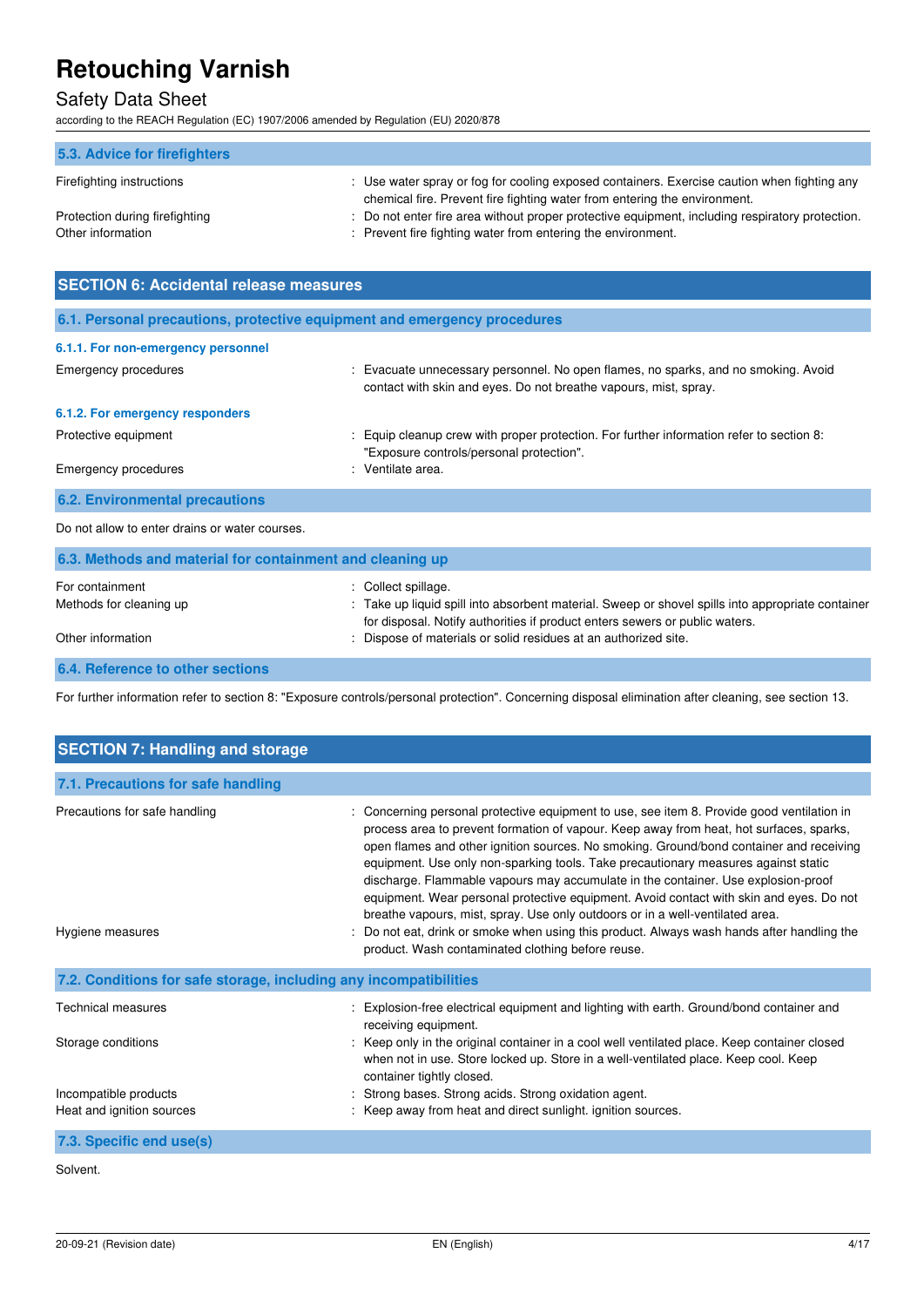## Safety Data Sheet

according to the REACH Regulation (EC) 1907/2006 amended by Regulation (EU) 2020/878

| <b>SECTION 8: Exposure controls/personal protection</b>          |                                                                                                                                                                                                                                                                                                                                                                                         |
|------------------------------------------------------------------|-----------------------------------------------------------------------------------------------------------------------------------------------------------------------------------------------------------------------------------------------------------------------------------------------------------------------------------------------------------------------------------------|
| 8.1. Control parameters                                          |                                                                                                                                                                                                                                                                                                                                                                                         |
| 8.1.1 National occupational exposure and biological limit values |                                                                                                                                                                                                                                                                                                                                                                                         |
|                                                                  | Hydrocarbons, C9-C12, n-alkanes, iso-alkanes, cyclic, aromatic compounds (16.3%) (64742-82-1)                                                                                                                                                                                                                                                                                           |
| <b>EU - Indicative Occupational Exposure Limit (IOEL)</b>        |                                                                                                                                                                                                                                                                                                                                                                                         |
| Local name                                                       | White spirit Type 1                                                                                                                                                                                                                                                                                                                                                                     |
| <b>IOEL TWA</b>                                                  | 116 mg/m $3$                                                                                                                                                                                                                                                                                                                                                                            |
| IOEL TWA [ppm]                                                   | 20 ppm                                                                                                                                                                                                                                                                                                                                                                                  |
| <b>IOEL STEL</b>                                                 | 290 mg/m $3$                                                                                                                                                                                                                                                                                                                                                                            |
| IOEL STEL [ppm]                                                  | 50 ppm                                                                                                                                                                                                                                                                                                                                                                                  |
| Remark                                                           | Skin. (Year of adoption 2007)                                                                                                                                                                                                                                                                                                                                                           |
| Regulatory reference                                             | <b>SCOEL Recommendations</b>                                                                                                                                                                                                                                                                                                                                                            |
| acetone; propan-2-one; propanone (67-64-1)                       |                                                                                                                                                                                                                                                                                                                                                                                         |
| <b>EU - Indicative Occupational Exposure Limit (IOEL)</b>        |                                                                                                                                                                                                                                                                                                                                                                                         |
| Local name                                                       | Acetone                                                                                                                                                                                                                                                                                                                                                                                 |
| <b>IOEL TWA</b>                                                  | 1210 mg/m $3$                                                                                                                                                                                                                                                                                                                                                                           |
| <b>IOEL TWA [ppm]</b>                                            | 500 ppm                                                                                                                                                                                                                                                                                                                                                                                 |
| Regulatory reference                                             | COMMISSION DIRECTIVE 2000/39/EC                                                                                                                                                                                                                                                                                                                                                         |
| <b>Netherlands - Occupational Exposure Limits</b>                |                                                                                                                                                                                                                                                                                                                                                                                         |
| Local name                                                       | Aceton                                                                                                                                                                                                                                                                                                                                                                                  |
| TGG-8u (OEL TWA)                                                 | 1210 mg/m <sup>3</sup>                                                                                                                                                                                                                                                                                                                                                                  |
| TGG-15min (OEL STEL)                                             | 2420 mg/m <sup>3</sup>                                                                                                                                                                                                                                                                                                                                                                  |
| Regulatory reference                                             | Arbeidsomstandighedenregeling 2021                                                                                                                                                                                                                                                                                                                                                      |
| ethanol; ethyl alcohol (64-17-5)                                 |                                                                                                                                                                                                                                                                                                                                                                                         |
| <b>Netherlands - Occupational Exposure Limits</b>                |                                                                                                                                                                                                                                                                                                                                                                                         |
| Local name                                                       | Ethanol                                                                                                                                                                                                                                                                                                                                                                                 |
| TGG-8u (OEL TWA)                                                 | $260$ mg/m <sup>3</sup>                                                                                                                                                                                                                                                                                                                                                                 |
| TGG-15min (OEL STEL)                                             | 1900 mg/m <sup>3</sup>                                                                                                                                                                                                                                                                                                                                                                  |
| Remark                                                           | Kankerverwekkende stof. H (Huidopname) Stoffen die relatief gemakkelijk door de huid<br>kunnen worden opgenomen, hetgeen een substantiële bijdrage kan betekenen aan de<br>totale inwendige blootstelling, hebben in de lijst een H-aanduiding. Bij deze stoffen moeten<br>naast maatregelen tegen inademing ook adequate maatregelen ter voorkoming van<br>huidcontact worden genomen. |
| Regulatory reference                                             | Arbeidsomstandighedenregeling 2021                                                                                                                                                                                                                                                                                                                                                      |
| methanol (67-56-1)                                               |                                                                                                                                                                                                                                                                                                                                                                                         |
| <b>EU - Indicative Occupational Exposure Limit (IOEL)</b>        |                                                                                                                                                                                                                                                                                                                                                                                         |
| Local name                                                       | Methanol                                                                                                                                                                                                                                                                                                                                                                                |
| <b>IOEL TWA</b>                                                  | 260 mg/m $3$                                                                                                                                                                                                                                                                                                                                                                            |
| <b>IOEL TWA [ppm]</b>                                            | 200 ppm                                                                                                                                                                                                                                                                                                                                                                                 |
| Remark                                                           | Skin                                                                                                                                                                                                                                                                                                                                                                                    |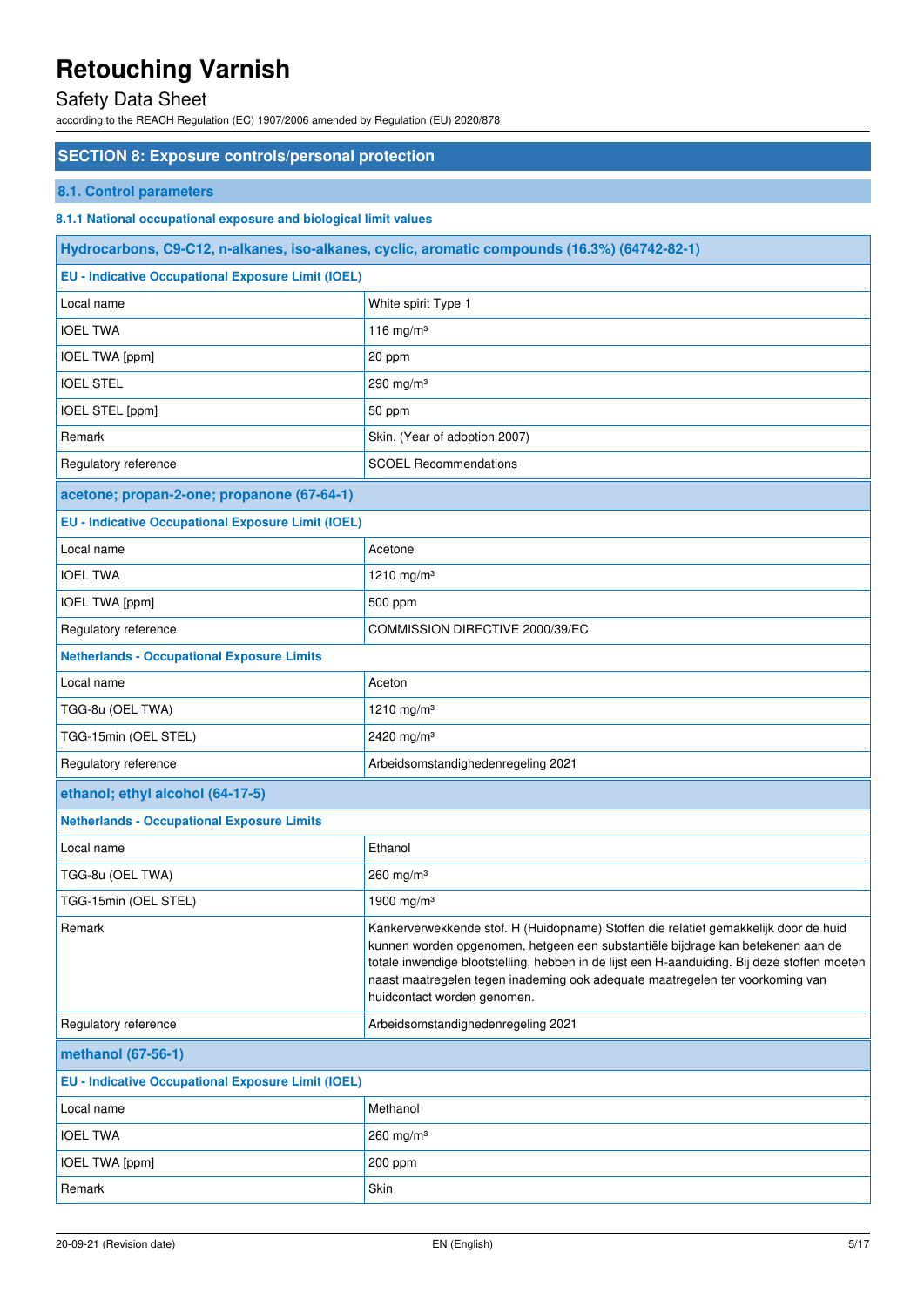### Safety Data Sheet

according to the REACH Regulation (EC) 1907/2006 amended by Regulation (EU) 2020/878

| methanol (67-56-1)                                |                                                                                                                                                                                                                                                                                                                                                              |  |  |
|---------------------------------------------------|--------------------------------------------------------------------------------------------------------------------------------------------------------------------------------------------------------------------------------------------------------------------------------------------------------------------------------------------------------------|--|--|
| Regulatory reference                              | COMMISSION DIRECTIVE 2006/15/EC                                                                                                                                                                                                                                                                                                                              |  |  |
| <b>Netherlands - Occupational Exposure Limits</b> |                                                                                                                                                                                                                                                                                                                                                              |  |  |
| Local name                                        | Methanol                                                                                                                                                                                                                                                                                                                                                     |  |  |
| TGG-8u (OEL TWA)                                  | 133 mg/m $3$                                                                                                                                                                                                                                                                                                                                                 |  |  |
| Remark                                            | H (Huidopname) Stoffen die relatief gemakkelijk door de huid kunnen worden opgenomen,<br>hetgeen een substantiële bijdrage kan betekenen aan de totale inwendige blootstelling,<br>hebben in de lijst een H-aanduiding. Bij deze stoffen moeten naast maatregelen tegen<br>inademing ook adequate maatregelen ter voorkoming van huidcontact worden genomen. |  |  |
| Regulatory reference                              | Arbeidsomstandighedenregeling 2021                                                                                                                                                                                                                                                                                                                           |  |  |

#### **8.1.2. Recommended monitoring procedures**

No additional information available

#### **8.1.3. Air contaminants formed**

No additional information available

#### **8.1.4. DNEL and PNEC**

No additional information available

#### **8.1.5. Control banding**

No additional information available

**8.2. Exposure controls** 

#### **8.2.1. Appropriate engineering controls**

**Appropriate engineering controls:** 

Ensure good ventilation of the work station.

#### **8.2.2. Personal protection equipment**

#### **Personal protective equipment:**

Gloves. Safety glasses. Approved respirator.



#### **8.2.2.1. Eye and face protection**

**Eye protection:**  Safety glasses. EN 166

#### **8.2.2.2. Skin protection**

**Skin and body protection:**  Wear suitable protective clothing. CEN : EN 340; EN 369; EN 465

#### **Hand protection:**

Wear suitable gloves resistant to chemical penetration. Chemical resistant gloves (according to European standard NF EN 374 or equivalent)

| <b>Hand protection</b> |                                                  |                        |                |                    |                 |
|------------------------|--------------------------------------------------|------------------------|----------------|--------------------|-----------------|
| <b>Type</b>            | <b>Material</b>                                  | <b>Permeation</b>      | Thickness (mm) | <b>Penetration</b> | <b>Standard</b> |
| Gloves                 | Polyvinylchloride (PVC),<br>Nitrile rubber (NBR) | $6$ ( $>$ 480 minutes) | ≥0.11          |                    | EN ISO 374      |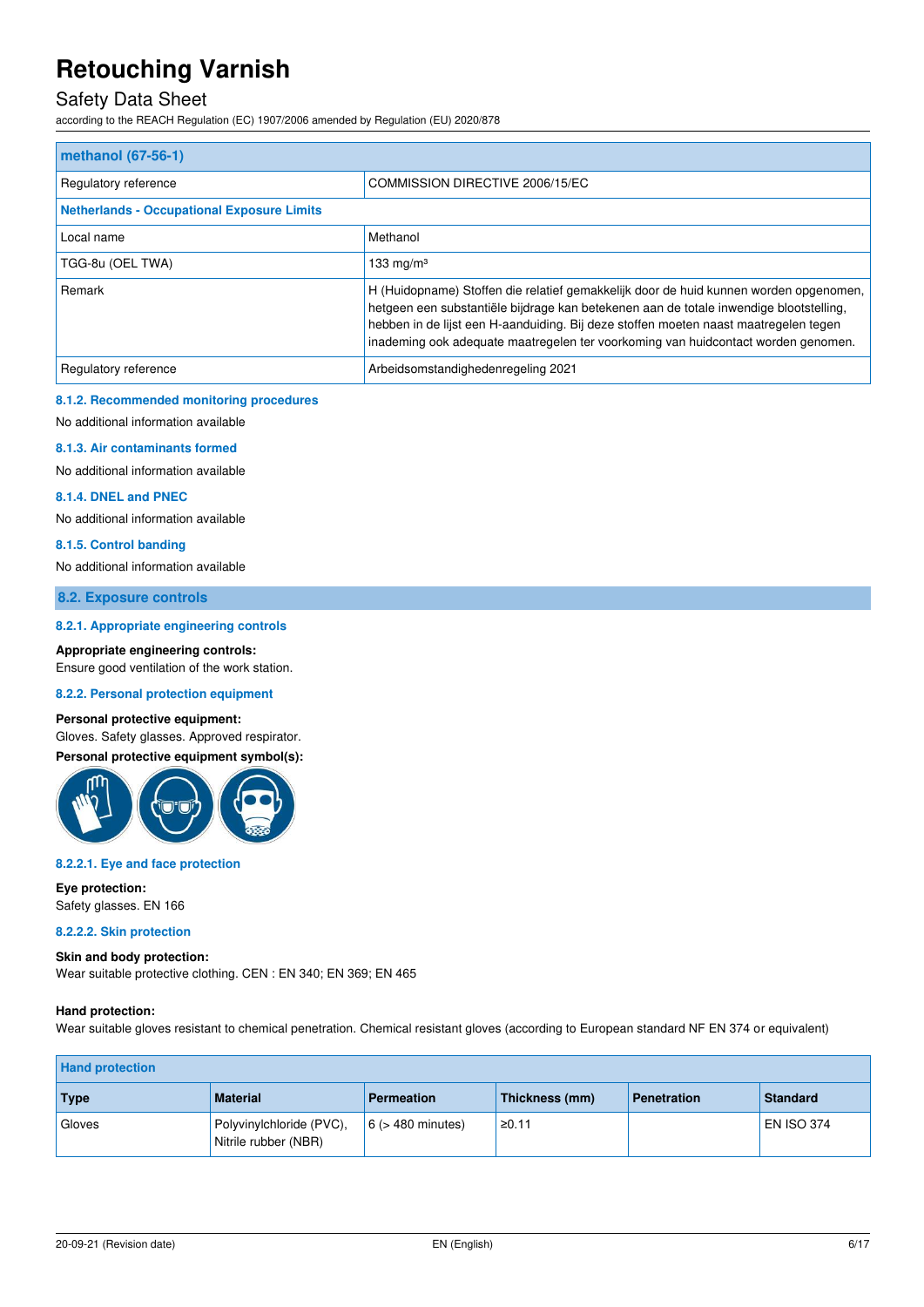### Safety Data Sheet

according to the REACH Regulation (EC) 1907/2006 amended by Regulation (EU) 2020/878

#### **8.2.2.3. Respiratory protection**

#### **Respiratory protection:**

Wear respiratory protection. EN 143

| <b>Respiratory protection</b> |                                                       |                                    |                 |
|-------------------------------|-------------------------------------------------------|------------------------------------|-----------------|
| <b>Device</b>                 | <b>Filter type</b>                                    | <b>Condition</b>                   | <b>Standard</b> |
| Gas mask                      | ' Type A - High-boiling (>65 °C)<br>organic compounds | If conc. in $air >$ exposure limit | EN 143          |

#### **8.2.2.4. Thermal hazards**

No additional information available

#### **8.2.3. Environmental exposure controls**

#### **Environmental exposure controls:**

Avoid release to the environment.

#### **Other information:**

Do not eat, drink or smoke when using this product. Do not eat, drink or smoke during use.

| 9.1. Information on basic physical and chemical properties |                  |  |  |
|------------------------------------------------------------|------------------|--|--|
| Physical state                                             | $:$ Liquid       |  |  |
| Colour                                                     | Colourless.      |  |  |
| Odour                                                      | characteristic.  |  |  |
| Odour threshold                                            | Not available    |  |  |
| Melting point                                              | Not available    |  |  |
| Freezing point                                             | Not available    |  |  |
| Boiling point                                              | Not available    |  |  |
| Flammability                                               | Not available    |  |  |
| <b>Explosive limits</b>                                    | Not available    |  |  |
| Lower explosive limit (LEL)                                | Not available    |  |  |
| Upper explosive limit (UEL)                                | Not available    |  |  |
| Flash point                                                | Not available    |  |  |
| Auto-ignition temperature                                  | Not available    |  |  |
| Decomposition temperature                                  | Not available    |  |  |
| pH                                                         | Not available    |  |  |
| Viscosity, kinematic                                       | Not available    |  |  |
| Solubility                                                 | Not available    |  |  |
| Partition coefficient n-octanol/water (Log Kow)            | Not available    |  |  |
| Vapour pressure                                            | Not available    |  |  |
| Vapour pressure at 50 °C                                   | Not available    |  |  |
| Density                                                    | Not available    |  |  |
| Relative density                                           | Not available    |  |  |
| Relative vapour density at 20 °C                           | Not available    |  |  |
| Particle size                                              | Not applicable   |  |  |
| Particle size distribution                                 | Not applicable   |  |  |
| Particle shape                                             | Not applicable   |  |  |
| Particle aspect ratio                                      | Not applicable   |  |  |
| Particle aggregation state                                 | Not applicable   |  |  |
| Particle agglomeration state                               | Not applicable   |  |  |
| Particle specific surface area                             | Not applicable   |  |  |
| Particle dustiness                                         | : Not applicable |  |  |
| 9.2. Other information                                     |                  |  |  |

No additional information available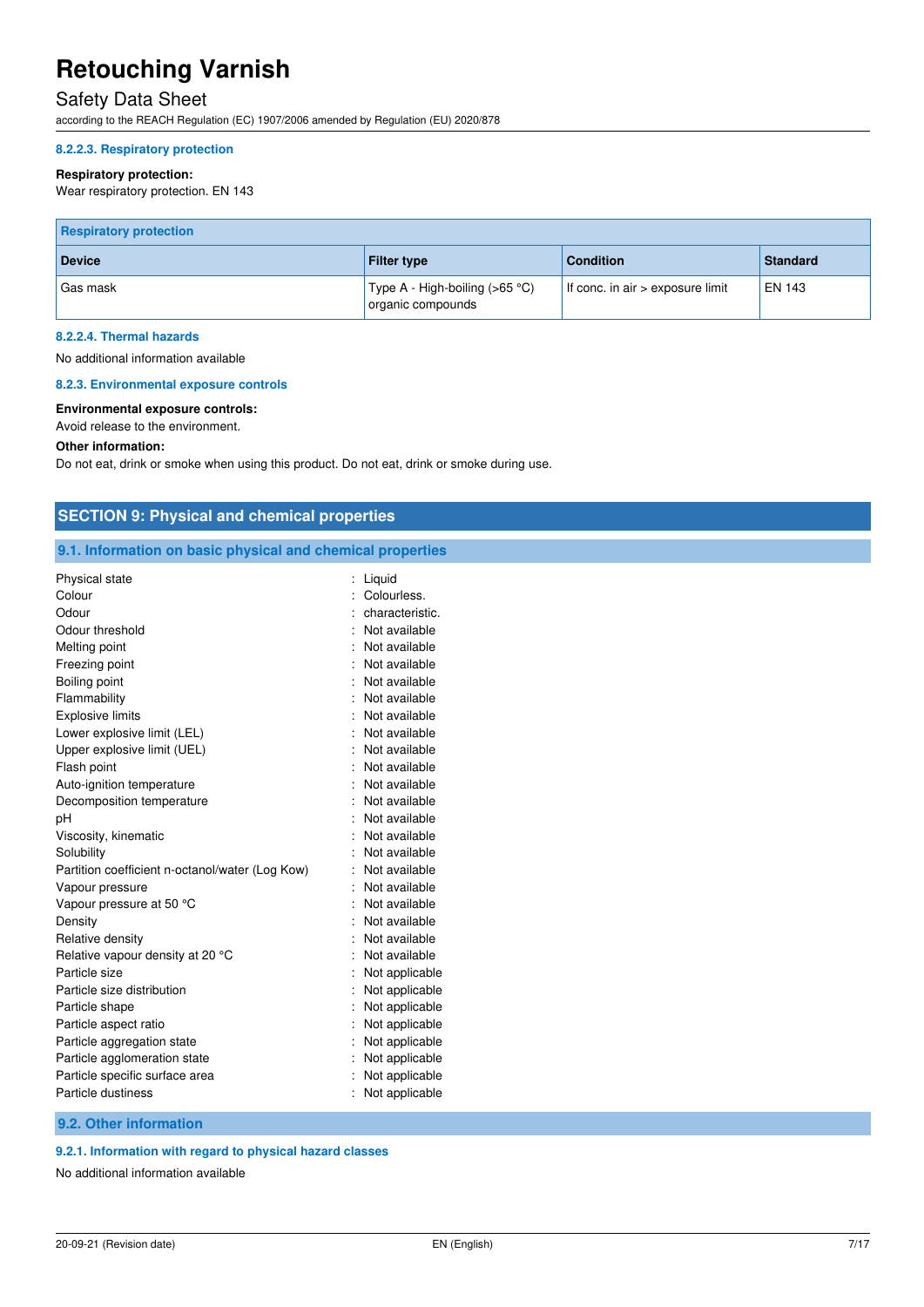### Safety Data Sheet

according to the REACH Regulation (EC) 1907/2006 amended by Regulation (EU) 2020/878

#### **9.2.2. Other safety characteristics**

No additional information available

#### **SECTION 10: Stability and reactivity**

#### **10.1. Reactivity**

Stable under normal conditions of use. Highly flammable liquid and vapour.

**10.2. Chemical stability** 

Stable under normal conditions.

**10.3. Possibility of hazardous reactions** 

No dangerous reactions known.

**10.4. Conditions to avoid** 

Keep away from heat and direct sunlight. Avoid contact with hot surfaces. Heat. No flames, no sparks. Eliminate all sources of ignition.

**10.5. Incompatible materials** 

Strong bases. Strong acids. Strong oxidizing agents. Strong oxidation agent.

**10.6. Hazardous decomposition products** 

Combustion generates: Carbon oxides (CO, CO2).

| <b>SECTION 11: Toxicological information</b>                                    |                                                                                               |  |
|---------------------------------------------------------------------------------|-----------------------------------------------------------------------------------------------|--|
| 11.1. Information on hazard classes as defined in Regulation (EC) No 1272/2008  |                                                                                               |  |
| Acute toxicity (oral)<br>Acute toxicity (dermal)<br>Acute toxicity (inhalation) | Not classified<br>Not classified<br>Not classified                                            |  |
|                                                                                 | Hydrocarbons, C9-C12, n-alkanes, iso-alkanes, cyclic, aromatic compounds (16.3%) (64742-82-1) |  |
| LD50 oral rat                                                                   | $> 5000$ mg/kg                                                                                |  |
| LD50 dermal rabbit                                                              | > 2000 mg/kg                                                                                  |  |
| ethanol; ethyl alcohol (64-17-5)                                                |                                                                                               |  |
| LD50 oral rat                                                                   | 6200 mg/kg                                                                                    |  |
| LD50 dermal rabbit                                                              | 20000 mg/kg                                                                                   |  |
| LC50 Inhalation - Rat (Vapours)                                                 | 95,6 mg/l/4h                                                                                  |  |
| Hydrocarbons, C9, aromatics (64742-95-6)                                        |                                                                                               |  |
| LD50 oral rat                                                                   | 3592 mg/kg                                                                                    |  |
| LD50 dermal rabbit                                                              | $>3160$ mg/kg                                                                                 |  |
| Skin corrosion/irritation                                                       | Causes skin irritation.                                                                       |  |
| Serious eye damage/irritation                                                   | Not classified                                                                                |  |
| Respiratory or skin sensitisation                                               | Not classified                                                                                |  |
| Germ cell mutagenicity                                                          | Not classified                                                                                |  |
| Carcinogenicity                                                                 | Not classified                                                                                |  |
| Reproductive toxicity                                                           | Not classified                                                                                |  |
| STOT-single exposure                                                            | May cause drowsiness or dizziness.                                                            |  |
|                                                                                 | Hydrocarbons, C9-C12, n-alkanes, iso-alkanes, cyclic, aromatic compounds (16.3%) (64742-82-1) |  |
| STOT-single exposure                                                            | May cause drowsiness or dizziness.                                                            |  |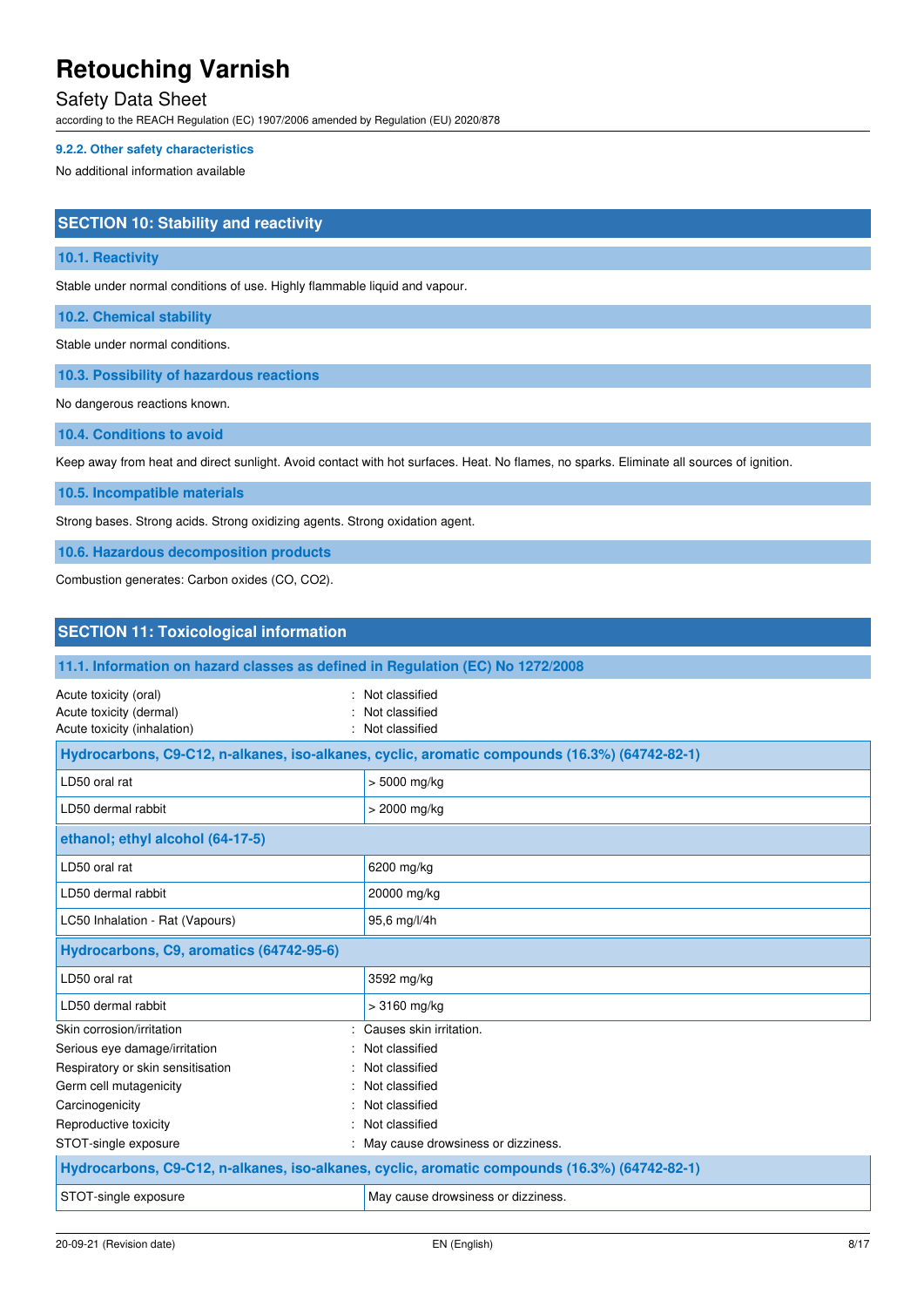### Safety Data Sheet

according to the REACH Regulation (EC) 1907/2006 amended by Regulation (EU) 2020/878

| acetone; propan-2-one; propanone (67-64-1)                                                    |                                                                                             |  |  |
|-----------------------------------------------------------------------------------------------|---------------------------------------------------------------------------------------------|--|--|
| STOT-single exposure                                                                          | May cause drowsiness or dizziness.                                                          |  |  |
| methanol (67-56-1)                                                                            |                                                                                             |  |  |
| STOT-single exposure                                                                          | Causes damage to organs.                                                                    |  |  |
| Hydrocarbons, C9, aromatics (64742-95-6)                                                      |                                                                                             |  |  |
| STOT-single exposure                                                                          | May cause drowsiness or dizziness. May cause respiratory irritation.                        |  |  |
| STOT-repeated exposure                                                                        | Causes damage to organs through prolonged or repeated exposure.                             |  |  |
| Hydrocarbons, C9-C12, n-alkanes, iso-alkanes, cyclic, aromatic compounds (16.3%) (64742-82-1) |                                                                                             |  |  |
| STOT-repeated exposure                                                                        | Causes damage to organs (central nervous system) through prolonged or repeated<br>exposure. |  |  |
| Aspiration hazard                                                                             | May be fatal if swallowed and enters airways.                                               |  |  |
| 11.2. Information on other hazards                                                            |                                                                                             |  |  |
| 11.2.1. Endocrine disrupting properties<br>No additional information available                |                                                                                             |  |  |
| 11.2.2. Other information                                                                     |                                                                                             |  |  |

Other information **contact of the COSE**  $\sim$  Risk of aspiration pneumonia

### **SECTION 12: Ecological information**

### **12.1. Toxicity**

| IEI II TUAIVILY                                                                                                                                  |                                                                                                                          |
|--------------------------------------------------------------------------------------------------------------------------------------------------|--------------------------------------------------------------------------------------------------------------------------|
| Ecology - general<br>Hazardous to the aquatic environment, short-term<br>(acute)<br>Hazardous to the aquatic environment, long-term<br>(chronic) | Toxic to aquatic life with long lasting effects.<br>Not classified<br>: Toxic to aquatic life with long lasting effects. |
|                                                                                                                                                  |                                                                                                                          |
|                                                                                                                                                  | Hydrocarbons, C9-C12, n-alkanes, iso-alkanes, cyclic, aromatic compounds (16.3%) (64742-82-1)                            |
| EC50 - Crustacea [1]                                                                                                                             | 7,8 g/l                                                                                                                  |
| EC50 - Other aquatic organisms [1]                                                                                                               | $3,59$ g/l                                                                                                               |
| ethanol; ethyl alcohol (64-17-5)                                                                                                                 |                                                                                                                          |
| LC50 - Fish [1]                                                                                                                                  | 8140 mg/l 48 h                                                                                                           |
| EC50 - Crustacea [1]                                                                                                                             | 9268 - 14221 mg/l 48 h                                                                                                   |
| EC50 - Crustacea [2]                                                                                                                             | 65 mg/l 72 h                                                                                                             |
| ErC50 algae                                                                                                                                      | 1450 mg/l 8 d                                                                                                            |
| Hydrocarbons, C9, aromatics (64742-95-6)                                                                                                         |                                                                                                                          |
| LC50 - Fish [1]                                                                                                                                  | $9,2$ mg/l                                                                                                               |
| EC50 - Crustacea [1]                                                                                                                             | $3,2$ mg/l                                                                                                               |
| ErC50 algae                                                                                                                                      | $2,6 - 2,9$ mg/l                                                                                                         |
| NOEC chronic fish                                                                                                                                | $1,23$ mg/l                                                                                                              |
| 12.2. Persistence and degradability                                                                                                              |                                                                                                                          |
| <b>Retouching Varnish</b>                                                                                                                        |                                                                                                                          |
| Persistence and degradability                                                                                                                    | Not established.                                                                                                         |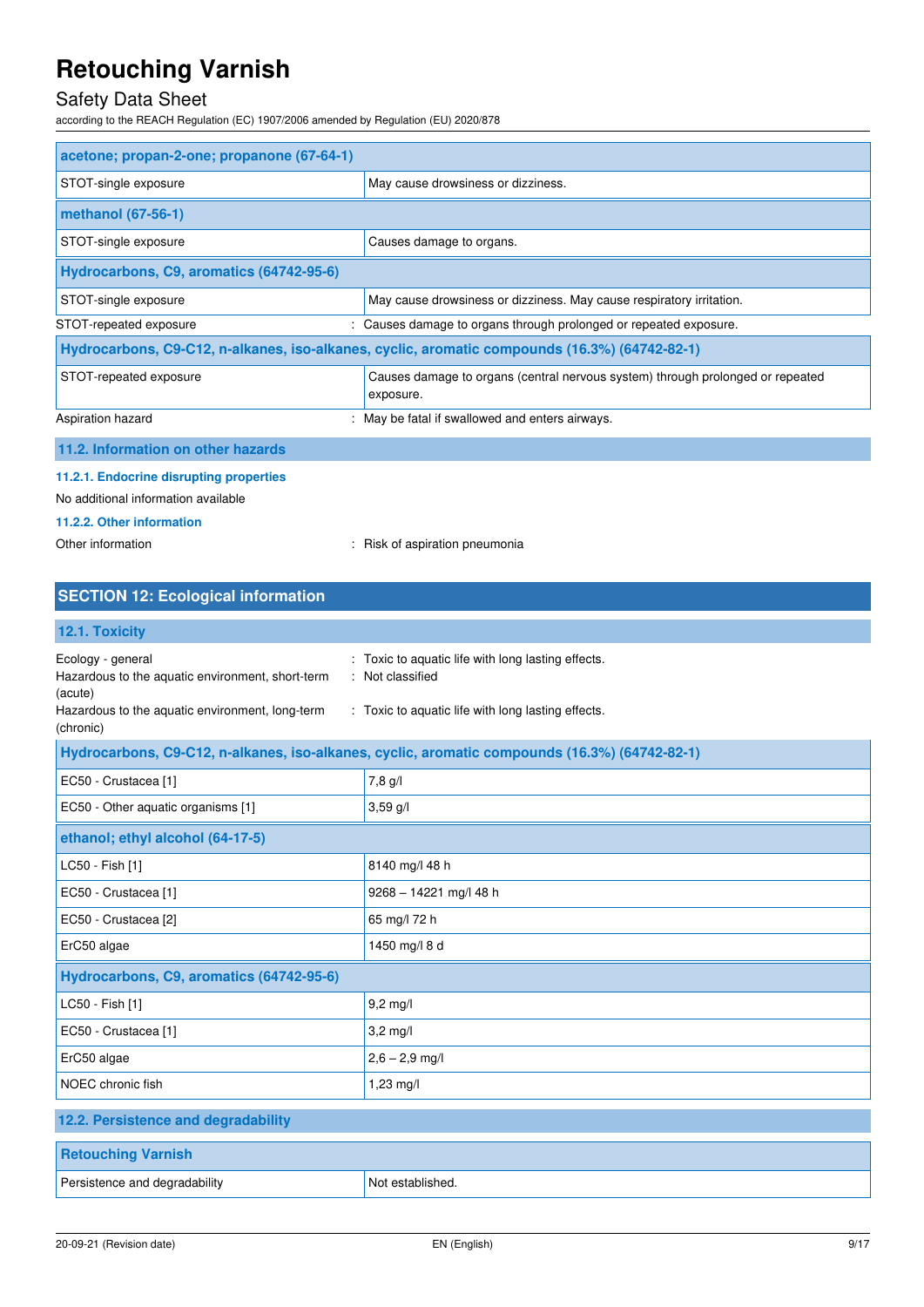### Safety Data Sheet

according to the REACH Regulation (EC) 1907/2006 amended by Regulation (EU) 2020/878

| ethanol; ethyl alcohol (64-17-5) |                                            |  |
|----------------------------------|--------------------------------------------|--|
| Biochemical oxygen demand (BOD)  | $0,9 - 1,67$ g O <sub>2</sub> /g substance |  |
| BOD (% of ThOD)                  | 94 % ThOD                                  |  |
| 12.3. Bioaccumulative potential  |                                            |  |
| <b>Retouching Varnish</b>        |                                            |  |
| Bioaccumulative potential        | Not established.                           |  |
| 12.4. Mobility in soil           |                                            |  |

#### No additional information available

| 12.5. Results of PBT and vPvB assessment                                               |
|----------------------------------------------------------------------------------------|
| <b>Retouching Varnish</b>                                                              |
| This substance/mixture does not meet the PBT criteria of REACH regulation, annex XIII  |
| This substance/mixture does not meet the vPvB criteria of REACH regulation, annex XIII |
| 12.6. Endocrine disrupting properties                                                  |

No additional information available

**12.7. Other adverse effects** 

Additional information entity and the environment.

| <b>SECTION 13: Disposal considerations</b>                           |                                                                                                                                                                                                                                                                                                                        |
|----------------------------------------------------------------------|------------------------------------------------------------------------------------------------------------------------------------------------------------------------------------------------------------------------------------------------------------------------------------------------------------------------|
| 13.1. Waste treatment methods                                        |                                                                                                                                                                                                                                                                                                                        |
| Product/Packaging disposal recommendations<br>Additional information | : Dispose in a safe manner in accordance with local/national regulations.<br>: Handle empty containers with care because residual vapours are flammable. Empty<br>containers should be taken for recycle, recovery or waste in accordance with local<br>regulation. Flammable vapours may accumulate in the container. |
| Ecology - waste materials                                            | : Avoid release to the environment.                                                                                                                                                                                                                                                                                    |

### **SECTION 14: Transport information**

| In accordance with ADR / IMDG / IATA / ADN / RID                                                                                               |                                                                                                                                                |                                                                                                                              |                                                                                                                                               |                                                                                                                                               |  |
|------------------------------------------------------------------------------------------------------------------------------------------------|------------------------------------------------------------------------------------------------------------------------------------------------|------------------------------------------------------------------------------------------------------------------------------|-----------------------------------------------------------------------------------------------------------------------------------------------|-----------------------------------------------------------------------------------------------------------------------------------------------|--|
| <b>ADR</b>                                                                                                                                     | <b>IMDG</b>                                                                                                                                    | <b>IATA</b>                                                                                                                  | <b>ADN</b>                                                                                                                                    | <b>RID</b>                                                                                                                                    |  |
| 14.1. UN number or ID number                                                                                                                   |                                                                                                                                                |                                                                                                                              |                                                                                                                                               |                                                                                                                                               |  |
| <b>UN 1263</b>                                                                                                                                 | UN 1263                                                                                                                                        | UN 1263                                                                                                                      | UN 1263                                                                                                                                       | UN 1263                                                                                                                                       |  |
| 14.2. UN proper shipping name                                                                                                                  |                                                                                                                                                |                                                                                                                              |                                                                                                                                               |                                                                                                                                               |  |
| PAINT / PAINT RELATED<br>MATERIAL (CONTAINS:<br>Hydrocarbons, C9-C12, n-<br>alkanes, iso-alkanes, cyclic,<br>aromatic compounds (2-<br>$25\%)$ | <b>PAINT RELATED</b><br>MATERIAL (CONTAINS ;<br>Hydrocarbons, C9-C12, n-<br>alkanes, iso-alkanes, cyclic,<br>aromatic compounds (2-<br>$25\%)$ | PAINT (CONTAINS :<br><b>HYDROCARBONS, C9-</b><br>C12, N-ALKANES, ISO-<br>ALKANES, CYCLIC,<br>AROMATIC COMPOUNDS<br>$(2-25%)$ | <b>PAINT RELATED</b><br>MATERIAL (CONTAINS:<br>Hydrocarbons, C9-C12, n-<br>alkanes, iso-alkanes, cyclic,<br>aromatic compounds (2-<br>$25\%)$ | <b>PAINT RELATED</b><br>MATERIAL (CONTAINS:<br>Hydrocarbons, C9-C12, n-<br>alkanes, iso-alkanes, cyclic,<br>aromatic compounds (2-<br>$25\%)$ |  |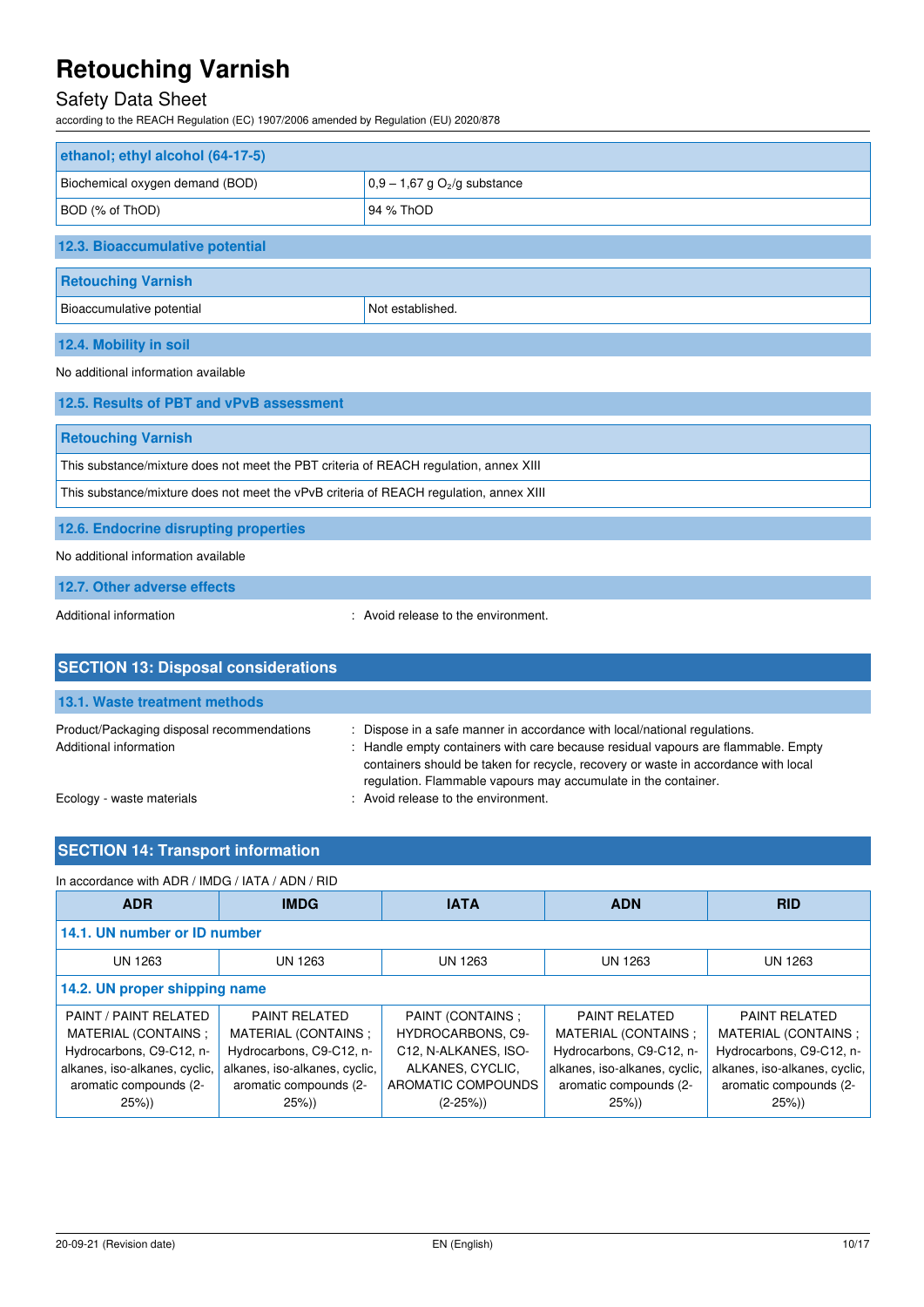## Safety Data Sheet

according to the REACH Regulation (EC) 1907/2006 amended by Regulation (EU) 2020/878

| <b>ADR</b>                                                                                                                                                                                                                                                                                                                                                                                                                                                                                                                                                                                                                                                                                                       | <b>IMDG</b>                                                                                                                                                                                                                                                                                                                                                                                                                                                             | <b>IATA</b>                                                                                                                                                                             | <b>ADN</b>                                                                                                                                                                                         | <b>RID</b>                                                                                                                                                                                  |
|------------------------------------------------------------------------------------------------------------------------------------------------------------------------------------------------------------------------------------------------------------------------------------------------------------------------------------------------------------------------------------------------------------------------------------------------------------------------------------------------------------------------------------------------------------------------------------------------------------------------------------------------------------------------------------------------------------------|-------------------------------------------------------------------------------------------------------------------------------------------------------------------------------------------------------------------------------------------------------------------------------------------------------------------------------------------------------------------------------------------------------------------------------------------------------------------------|-----------------------------------------------------------------------------------------------------------------------------------------------------------------------------------------|----------------------------------------------------------------------------------------------------------------------------------------------------------------------------------------------------|---------------------------------------------------------------------------------------------------------------------------------------------------------------------------------------------|
| <b>Transport document description</b>                                                                                                                                                                                                                                                                                                                                                                                                                                                                                                                                                                                                                                                                            |                                                                                                                                                                                                                                                                                                                                                                                                                                                                         |                                                                                                                                                                                         |                                                                                                                                                                                                    |                                                                                                                                                                                             |
| UN 1263 PAINT / PAINT<br><b>RELATED MATERIAL</b><br>(CONTAINS;<br>Hydrocarbons, C9-C12, n-<br>alkanes, iso-alkanes, cyclic,<br>aromatic compounds (2-<br>25%)), 3, II, (D/E),<br><b>ENVIRONMENTALLY</b><br><b>HAZARDOUS</b>                                                                                                                                                                                                                                                                                                                                                                                                                                                                                      | UN 1263 PAINT RELATED<br>MATERIAL (CONTAINS;<br>Hydrocarbons, C9-C12, n-<br>alkanes, iso-alkanes, cyclic,<br>aromatic compounds (2-<br>25%)), 3, II                                                                                                                                                                                                                                                                                                                     | UN 1263 PAINT<br>(CONTAINS;<br>HYDROCARBONS, C9-<br>C12, N-ALKANES, ISO-<br>ALKANES, CYCLIC,<br>AROMATIC COMPOUNDS<br>$(2-25\%)$ , 3, II,<br><b>ENVIRONMENTALLY</b><br><b>HAZARDOUS</b> | UN 1263 PAINT RELATED<br>MATERIAL (CONTAINS;<br>Hydrocarbons, C9-C12, n-<br>alkanes, iso-alkanes, cyclic,<br>aromatic compounds (2-<br>25%)), 3, II,<br><b>ENVIRONMENTALLY</b><br><b>HAZARDOUS</b> | UN 1263 PAINT RELATED<br>MATERIAL (CONTAINS;<br>Hydrocarbons, C9-C12, n-<br>alkanes, iso-alkanes, cyclic,<br>aromatic compounds (2-<br>25%)), 3, II,<br>ENVIRONMENTALLY<br><b>HAZARDOUS</b> |
| 14.3. Transport hazard class(es)                                                                                                                                                                                                                                                                                                                                                                                                                                                                                                                                                                                                                                                                                 |                                                                                                                                                                                                                                                                                                                                                                                                                                                                         |                                                                                                                                                                                         |                                                                                                                                                                                                    |                                                                                                                                                                                             |
| 3                                                                                                                                                                                                                                                                                                                                                                                                                                                                                                                                                                                                                                                                                                                | 3                                                                                                                                                                                                                                                                                                                                                                                                                                                                       | 3                                                                                                                                                                                       | 3                                                                                                                                                                                                  | 3                                                                                                                                                                                           |
|                                                                                                                                                                                                                                                                                                                                                                                                                                                                                                                                                                                                                                                                                                                  |                                                                                                                                                                                                                                                                                                                                                                                                                                                                         |                                                                                                                                                                                         |                                                                                                                                                                                                    |                                                                                                                                                                                             |
| 14.4. Packing group                                                                                                                                                                                                                                                                                                                                                                                                                                                                                                                                                                                                                                                                                              |                                                                                                                                                                                                                                                                                                                                                                                                                                                                         |                                                                                                                                                                                         |                                                                                                                                                                                                    |                                                                                                                                                                                             |
| $\mathsf{II}$                                                                                                                                                                                                                                                                                                                                                                                                                                                                                                                                                                                                                                                                                                    | $\mathop{  }% \text{log}(p_{\theta}^{*})\mathop{  }% \text{log}(p_{\theta}^{*})\mathop{  }% \text{log}(p_{\theta}^{*})\mathop{  }% \text{log}(p_{\theta}^{*})\mathop{  }% \text{log}(p_{\theta}^{*})\mathop{  }% \text{log}(p_{\theta}^{*})\mathop{  }% \text{log}(p_{\theta}^{*})\mathop{  }% \text{log}(p_{\theta}^{*})\mathop{  }% \text{log}(p_{\theta}^{*})\mathop{  }% \text{log}(p_{\theta}^{*})\mathop{  }% \text{log}(p_{\theta}^{*})\mathop{  }% \text{log}($ | $\mathsf{I}$                                                                                                                                                                            | $\sf II$                                                                                                                                                                                           | Ш                                                                                                                                                                                           |
| <b>14.5. Environmental hazards</b>                                                                                                                                                                                                                                                                                                                                                                                                                                                                                                                                                                                                                                                                               |                                                                                                                                                                                                                                                                                                                                                                                                                                                                         |                                                                                                                                                                                         |                                                                                                                                                                                                    |                                                                                                                                                                                             |
| Dangerous for the<br>environment: Yes                                                                                                                                                                                                                                                                                                                                                                                                                                                                                                                                                                                                                                                                            | Dangerous for the<br>environment: Yes<br>Marine pollutant: No                                                                                                                                                                                                                                                                                                                                                                                                           | Dangerous for the<br>environment: Yes                                                                                                                                                   | Dangerous for the<br>environment: Yes                                                                                                                                                              | Dangerous for the<br>environment: Yes                                                                                                                                                       |
| No supplementary information available                                                                                                                                                                                                                                                                                                                                                                                                                                                                                                                                                                                                                                                                           |                                                                                                                                                                                                                                                                                                                                                                                                                                                                         |                                                                                                                                                                                         |                                                                                                                                                                                                    |                                                                                                                                                                                             |
| 14.6. Special precautions for user                                                                                                                                                                                                                                                                                                                                                                                                                                                                                                                                                                                                                                                                               |                                                                                                                                                                                                                                                                                                                                                                                                                                                                         |                                                                                                                                                                                         |                                                                                                                                                                                                    |                                                                                                                                                                                             |
| <b>Overland transport</b><br>Classification code (ADR)<br>: F1<br>Special provisions (ADR)<br>Limited quantities (ADR)<br>5 <sub>l</sub><br>E2<br>Excepted quantities (ADR)<br>Packing instructions (ADR)<br>PP <sub>1</sub><br>Special packing provisions (ADR)<br>Mixed packing provisions (ADR)<br>: MP19<br>Portable tank and bulk container instructions (ADR)<br>: T4<br>Portable tank and bulk container special provisions<br>(ADR)<br>Tank code (ADR)<br>: LGBF<br>Vehicle for tank carriage<br>: FL<br>$\overline{c}$<br>Transport category (ADR)<br>Special provisions for carriage - Operation (ADR)<br>$:$ S2, S20<br>Hazard identification number (Kemler No.)<br>$\therefore$ 33<br>Orange plates |                                                                                                                                                                                                                                                                                                                                                                                                                                                                         | 163, 367, 640D, 650<br>P001, IBC02, R001<br>: TP1, TP8, TP28<br>33<br>263                                                                                                               |                                                                                                                                                                                                    |                                                                                                                                                                                             |
| Tunnel restriction code (ADR)                                                                                                                                                                                                                                                                                                                                                                                                                                                                                                                                                                                                                                                                                    | : D/E                                                                                                                                                                                                                                                                                                                                                                                                                                                                   |                                                                                                                                                                                         |                                                                                                                                                                                                    |                                                                                                                                                                                             |
| <b>Transport by sea</b><br>Special provisions (IMDG)<br>Limited quantities (IMDG)<br>Excepted quantities (IMDG)<br>Packing instructions (IMDG)<br>Special packing provisions (IMDG)                                                                                                                                                                                                                                                                                                                                                                                                                                                                                                                              | 5 <sub>L</sub><br>E <sub>2</sub><br>P001<br>$:$ PP1                                                                                                                                                                                                                                                                                                                                                                                                                     | : 163, 367                                                                                                                                                                              |                                                                                                                                                                                                    |                                                                                                                                                                                             |

IBC packing instructions (IMDG) : IBC02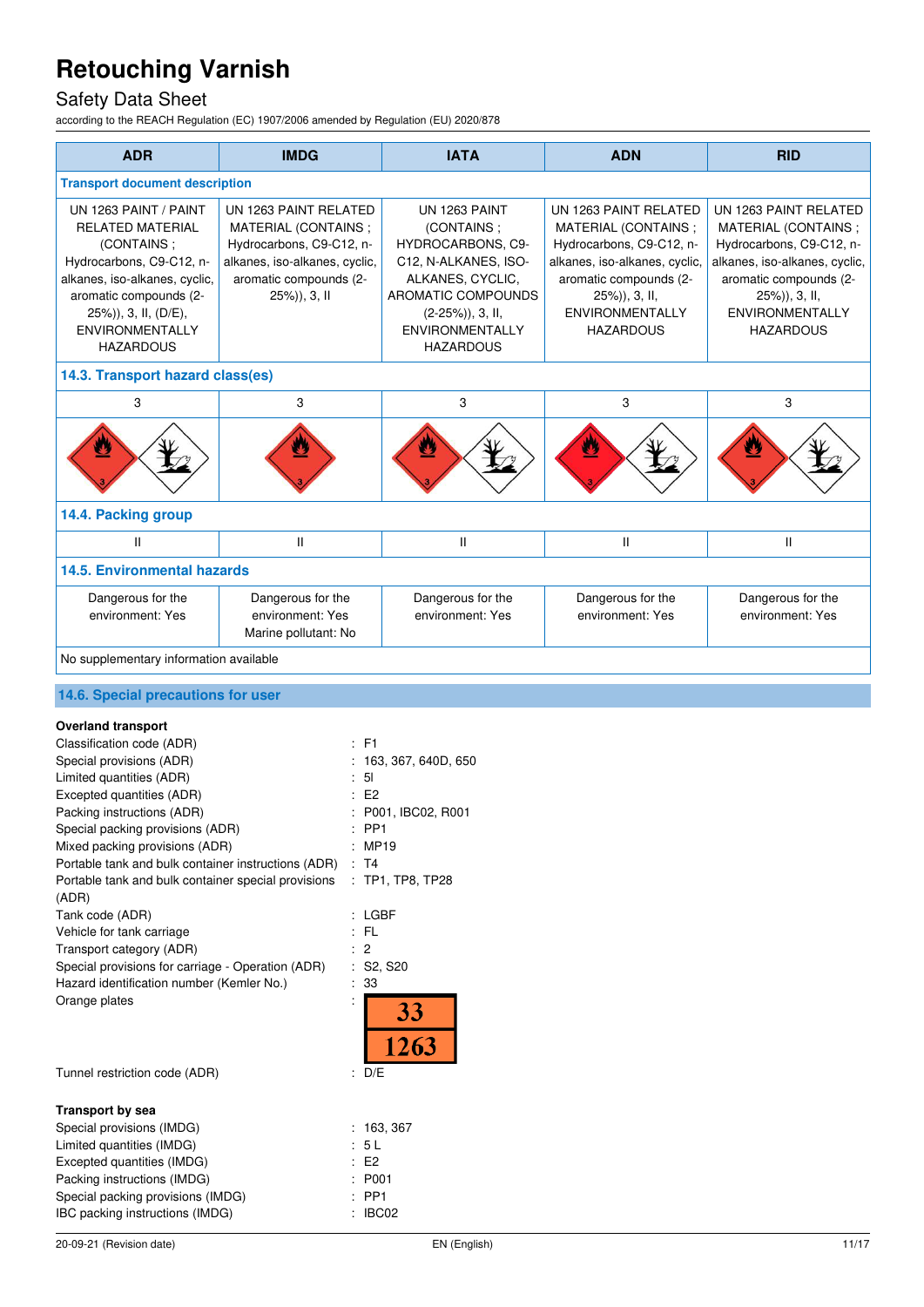### Safety Data Sheet

according to the REACH Regulation (EC) 1907/2006 amended by Regulation (EU) 2020/878

| Tank instructions (IMDG)<br>Tank special provisions (IMDG)<br>EmS-No. (Fire)<br>EmS-No. (Spillage)<br>Stowage category (IMDG)<br>Properties and observations (IMDG)<br>MFAG-No | : T4<br>$:$ TP1, TP8, TP28<br>$:$ F-E<br>$: S-E$<br>: B<br>Miscibility with water depends upon the composition.<br>: 127,128 |
|--------------------------------------------------------------------------------------------------------------------------------------------------------------------------------|------------------------------------------------------------------------------------------------------------------------------|
| Air transport                                                                                                                                                                  |                                                                                                                              |
| PCA Excepted quantities (IATA)                                                                                                                                                 | E2                                                                                                                           |
| PCA Limited quantities (IATA)                                                                                                                                                  | $:$ Y341                                                                                                                     |
| PCA limited quantity max net quantity (IATA)                                                                                                                                   | : 1L                                                                                                                         |
| PCA packing instructions (IATA)                                                                                                                                                | :353                                                                                                                         |
| PCA max net quantity (IATA)                                                                                                                                                    | : 5L                                                                                                                         |
| CAO packing instructions (IATA)                                                                                                                                                | : 364                                                                                                                        |
| CAO max net quantity (IATA)                                                                                                                                                    | : 60L                                                                                                                        |
| Special provisions (IATA)                                                                                                                                                      | : A3, A72, A192                                                                                                              |
| ERG code (IATA)                                                                                                                                                                | : 3L                                                                                                                         |
| Inland waterway transport                                                                                                                                                      |                                                                                                                              |
| Classification code (ADN)                                                                                                                                                      | $\therefore$ F1                                                                                                              |
| Special provisions (ADN)                                                                                                                                                       | : 163, 367, 640C, 650                                                                                                        |
| Limited quantities (ADN)                                                                                                                                                       | : 5L                                                                                                                         |
| Excepted quantities (ADN)                                                                                                                                                      | E2                                                                                                                           |
| Equipment required (ADN)                                                                                                                                                       | $:$ PP, EX, A                                                                                                                |
| Ventilation (ADN)                                                                                                                                                              | : VE01                                                                                                                       |
| Number of blue cones/lights (ADN)                                                                                                                                              | $\therefore$ 1                                                                                                               |
| Rail transport                                                                                                                                                                 |                                                                                                                              |
| Classification code (RID)                                                                                                                                                      | : F1                                                                                                                         |
| Special provisions (RID)                                                                                                                                                       | : 163, 367, 640C, 650                                                                                                        |
| Excepted quantities (RID)                                                                                                                                                      | E2                                                                                                                           |
| Packing instructions (RID)                                                                                                                                                     | : P001                                                                                                                       |
| Special packing provisions (RID)                                                                                                                                               | $:$ PP1                                                                                                                      |
| Mixed packing provisions (RID)                                                                                                                                                 | : MP19                                                                                                                       |
| Portable tank and bulk container instructions (RID)                                                                                                                            | : T4                                                                                                                         |
| Portable tank and bulk container special provisions<br>(RID)                                                                                                                   | : TP1, TP8, TP28                                                                                                             |
| Tank codes for RID tanks (RID)                                                                                                                                                 | : L1.5BN                                                                                                                     |
| Transport category (RID)                                                                                                                                                       | $\therefore$ 2                                                                                                               |
| Colis express (express parcels) (RID)                                                                                                                                          | : CE7                                                                                                                        |
| Hazard identification number (RID)                                                                                                                                             | : 33                                                                                                                         |

**14.7. Maritime transport in bulk according to IMO instruments** 

#### Not applicable

### **SECTION 15: Regulatory information**

**15.1. Safety, health and environmental regulations/legislation specific for the substance or mixture** 

#### **15.1.1. EU-Regulations**

| <b>EU restriction list (REACH Annex XVII)</b> |                                                                                                                                                                                                          |  |
|-----------------------------------------------|----------------------------------------------------------------------------------------------------------------------------------------------------------------------------------------------------------|--|
| Reference code                                | <b>Applicable on</b>                                                                                                                                                                                     |  |
| 3(a)                                          | Retouching Varnish; Hydrocarbons, C9-C12, n-alkanes, iso-alkanes, cyclic, aromatic compounds (16.3%); acetone;<br>propan-2-one; propanone; ethanol; ethyl alcohol; methanol; Hydrocarbons, C9, aromatics |  |
| 3(b)                                          | Retouching Varnish; Hydrocarbons, C9-C12, n-alkanes, iso-alkanes, cyclic, aromatic compounds (16.3%); acetone;<br>propan-2-one; propanone; methanol; Hydrocarbons, C9, aromatics                         |  |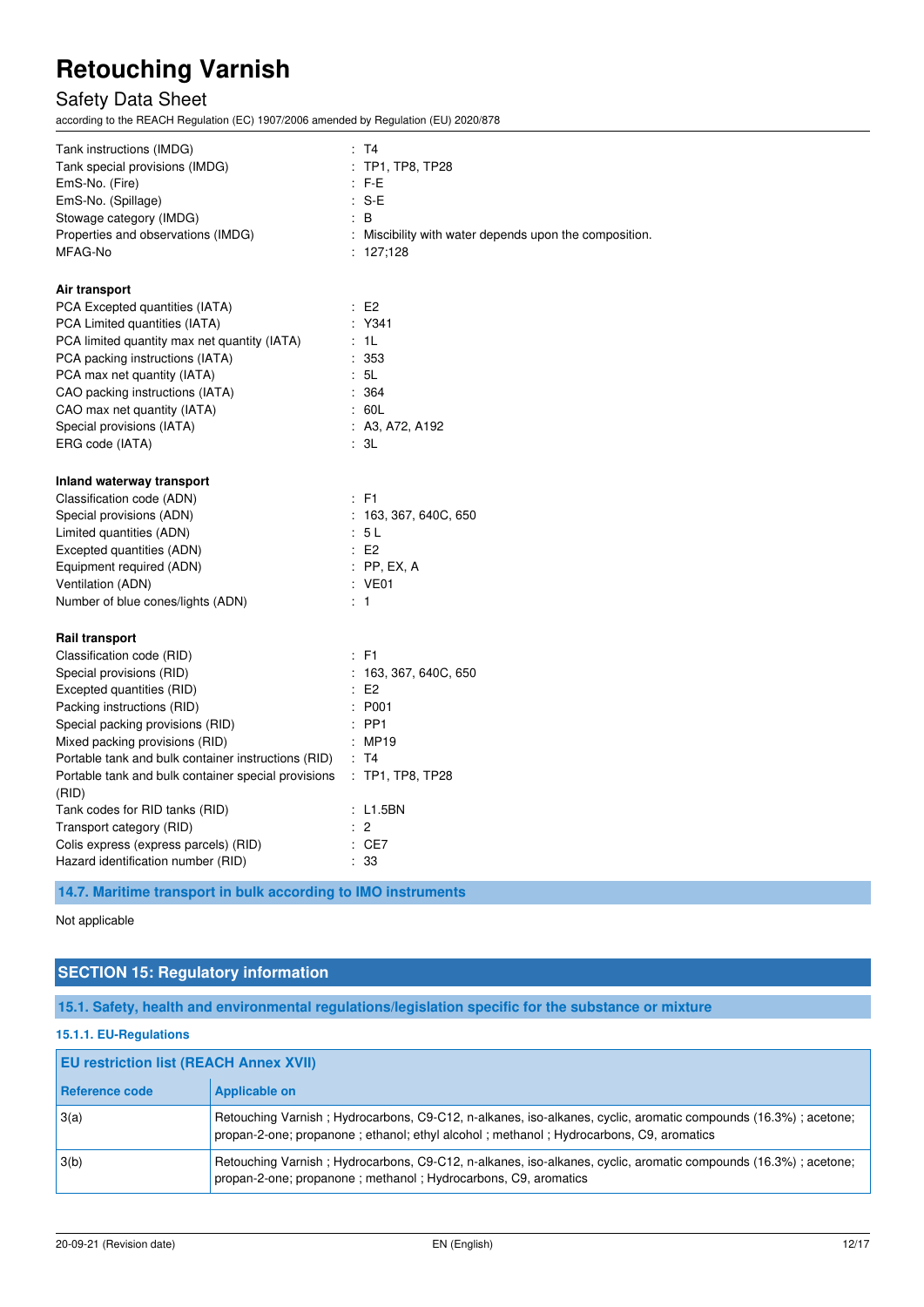### Safety Data Sheet

according to the REACH Regulation (EC) 1907/2006 amended by Regulation (EU) 2020/878

| <b>EU restriction list (REACH Annex XVII)</b>     |                                                                                                                                                                                         |  |
|---------------------------------------------------|-----------------------------------------------------------------------------------------------------------------------------------------------------------------------------------------|--|
| Reference code                                    | <b>Applicable on</b>                                                                                                                                                                    |  |
| 3(c)                                              | Retouching Varnish; Hydrocarbons, C9-C12, n-alkanes, iso-alkanes, cyclic, aromatic compounds (16.3%);<br>Hydrocarbons, C9, aromatics                                                    |  |
| 40.                                               | Hydrocarbons, C9-C12, n-alkanes, iso-alkanes, cyclic, aromatic compounds (16.3%); acetone; propan-2-one;<br>propanone : ethanol: ethyl alcohol : methanol : Hydrocarbons, C9, aromatics |  |
| l 69.                                             | methanol                                                                                                                                                                                |  |
| Contains no substance on the REACH candidate list |                                                                                                                                                                                         |  |

Contains no REACH Annex XIV substances

Contains no substance subject to Regulation (EU) No 649/2012 of the European Parliament and of the Council of 4 July 2012 concerning the export and import of hazardous chemicals.

Contains no substance subject to Regulation (EU) No 2019/1021 of the European Parliament and of the Council of 20 June 2019 on persistent organic pollutants

Contains substance subject to Regulation (EU) 2019/1148 of the European Parliament and of the Council of 20 June 2019 on the marketing and use of explosives precursors.

ANNEX II REPORTABLE EXPLOSIVES PRECURSORS

List of substances on their own or in mixtures or in substances for which suspicious transactions and significant disappearances and thefts are to be reported to the relevant national contact point within 24 hours.

| <b>Name</b> | <b>CAS-No.</b> | <b>Combined</b><br><b>Nomenclature</b><br>  code (CN) | Combined Nomenclature code for mixture without<br>constituents which would determine classification under<br>another CN code |
|-------------|----------------|-------------------------------------------------------|------------------------------------------------------------------------------------------------------------------------------|
| Acetone     | 67-64-1        | 2914 11 00                                            | ex 3824 99 92                                                                                                                |

Please see https://ec.europa.eu/home-affairs/system/files/2021-05/list\_of\_competent\_authorities\_and\_national\_contact\_points\_en.pdf

#### **Directive 2012/18/EU (SEVESO III)**

| <b>Seveso III Part I (Categories of dangerous substances)</b>                                                                                                                                                                                                                                                                                                              | <b>Qualifying quantity (tonnes)</b> |                   |  |
|----------------------------------------------------------------------------------------------------------------------------------------------------------------------------------------------------------------------------------------------------------------------------------------------------------------------------------------------------------------------------|-------------------------------------|-------------------|--|
|                                                                                                                                                                                                                                                                                                                                                                            | <b>Lower-tier</b>                   | <b>Upper-tier</b> |  |
| <b>P5a FLAMMABLE LIQUIDS</b><br>- Flammable liquids, Category 1, or<br>- Flammable liquids Category 2 or 3 maintained at a temperature above their boiling<br>point, or<br>— Other liquids with a flash point $\leq 60$ °C, maintained at a temperature above their boiling<br>point                                                                                       | 10                                  | 50                |  |
| <b>P5b FLAMMABLE LIQUIDS</b><br>- Flammable liquids Category 2 or 3 where particular processing conditions, such as high<br>pressure or high temperature, may create major-accident hazards, or<br>— Other liquids with a flash point $\leq 60$ °C where particular processing conditions, such as<br>high pressure or high temperature, may create major-accident hazards | 50                                  | 200               |  |
| <b>P5c FLAMMABLE LIQUIDS</b><br>Flammable liquids, Categories 2 or 3 not covered by P5a and P5b                                                                                                                                                                                                                                                                            | 5000                                | 50000             |  |
| E2 Hazardous to the Aquatic Environment in Category Chronic 2                                                                                                                                                                                                                                                                                                              | 200                                 | 500               |  |

#### **15.1.2. National regulations**

#### **Netherlands**

| SZW-lijst van kankerverwekkende stoffen            | : Hydrocarbons, C9-C12, n-alkanes, iso-alkanes, cyclic, aromatic compounds<br>(16.3%), ethanol; ethyl alcohol are listed |
|----------------------------------------------------|--------------------------------------------------------------------------------------------------------------------------|
| SZW-lijst van mutagene stoffen                     | : Hydrocarbons, C9-C12, n-alkanes, iso-alkanes, cyclic, aromatic compounds (16.3%) is<br>listed                          |
| SZW-lijst van reprotoxische stoffen – Borstvoeding | ethanol; ethyl alcohol is listed                                                                                         |
| SZW-lijst van reprotoxische stoffen -              | : ethanol; ethyl alcohol is listed                                                                                       |
| Vruchtbaarheid                                     |                                                                                                                          |
| SZW-lijst van reprotoxische stoffen - Ontwikkeling | ethanol; ethyl alcohol is listed                                                                                         |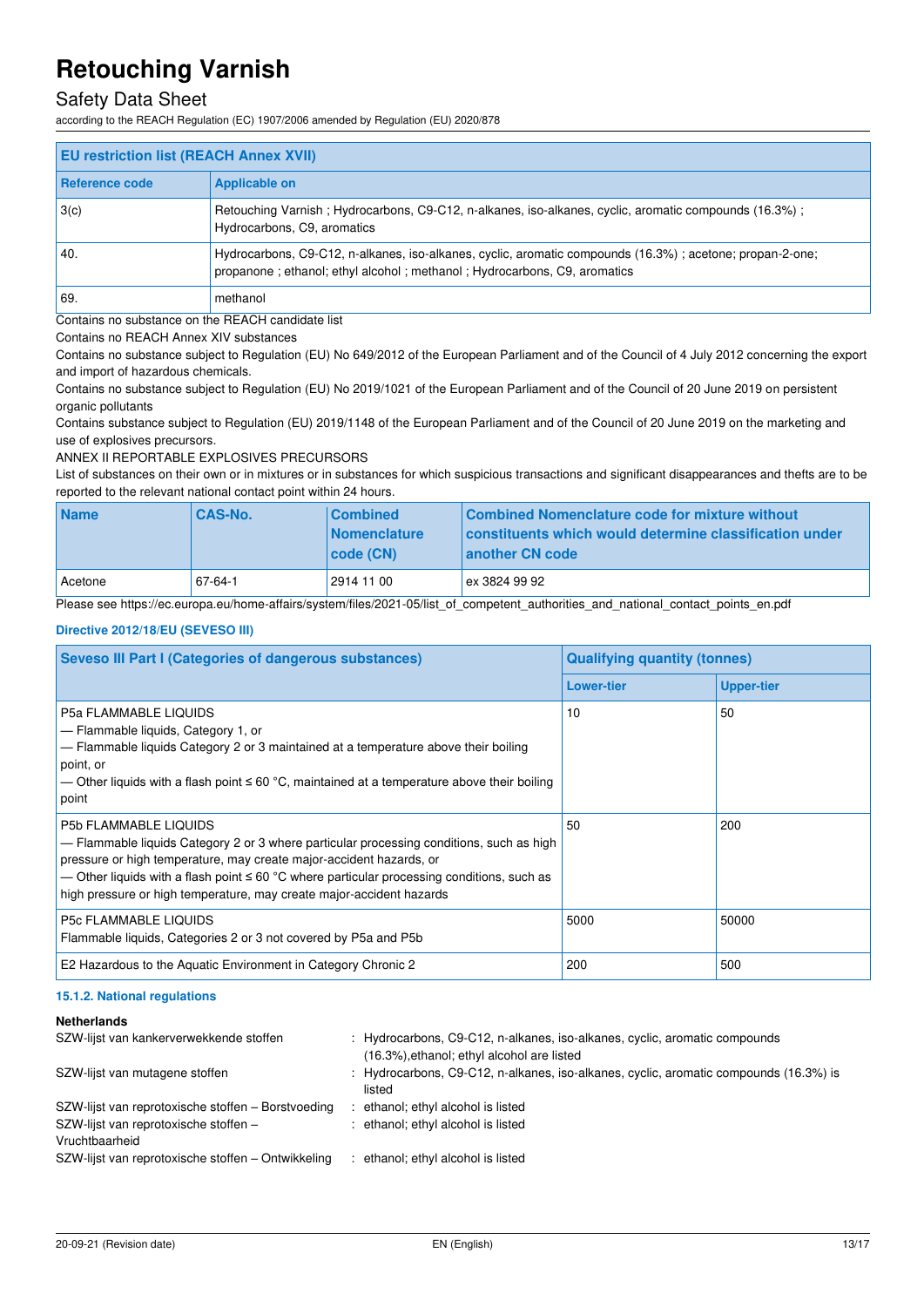### Safety Data Sheet

according to the REACH Regulation (EC) 1907/2006 amended by Regulation (EU) 2020/878

### **15.2. Chemical safety assessment**

No chemical safety assessment has been carried out

### **SECTION 16: Other information**

| <b>Indication of changes</b> |                                                                    |               |                 |
|------------------------------|--------------------------------------------------------------------|---------------|-----------------|
| <b>Section</b>               | <b>Changed item</b>                                                | <b>Change</b> | <b>Comments</b> |
|                              | Supersedes                                                         | Modified      |                 |
|                              | Revision date                                                      | Modified      |                 |
|                              | SDS EU format                                                      | Modified      |                 |
| 2.1                          | Classification according to Regulation (EC)<br>No. 1272/2008 [CLP] | Modified      |                 |
| 2.1                          | Adverse physicochemical, human health and<br>environmental effects | Modified      |                 |
| 2.2                          | Hazard statements (CLP)                                            | Modified      |                 |
| 2.2                          | Precautionary statements (CLP)                                     | Modified      |                 |
| 4.1                          | First-aid measures general                                         | Modified      |                 |
| 4.1                          | First-aid measures after skin contact                              | Modified      |                 |
| 4.1                          | First-aid measures after eye contact                               | Modified      |                 |
| 4.2                          | Symptoms/effects after skin contact                                | Modified      |                 |
| 5.1                          | Suitable extinguishing media                                       | Modified      |                 |
| 5.2                          | Hazardous decomposition products in case of<br>fire                | Modified      |                 |
| 5.3                          | Protection during firefighting                                     | Modified      |                 |
| 5.3                          | Firefighting instructions                                          | Added         |                 |
| 6.1                          | Protective equipment                                               | Modified      |                 |
| 6.1                          | Emergency procedures                                               | Modified      |                 |
| 6.1                          | Emergency procedures                                               | Added         |                 |
| 6.2                          | Environmental precautions                                          | Modified      |                 |
| 6.3                          | Methods for cleaning up                                            | Modified      |                 |
| 6.4                          | Reference to other sections (8, 13)                                | Modified      |                 |
| 7.1                          | Hygiene measures                                                   | Modified      |                 |
| 7.1                          | Precautions for safe handling                                      | Modified      |                 |
| 7.2                          | Storage conditions                                                 | Modified      |                 |
| 8.2                          | Skin and body protection                                           | Modified      |                 |
| 8.2                          | Respiratory protection                                             | Modified      |                 |
| 8.2                          | Personal protective equipment                                      | Modified      |                 |
| 8.2                          | Other information                                                  | Modified      |                 |
| 10.1                         | Reactivity                                                         | Modified      |                 |
| 10.3                         | Possibility of hazardous reactions                                 | Modified      |                 |
| 10.4                         | Conditions to avoid                                                | Modified      |                 |
| 10.5                         | Incompatible materials                                             | Modified      |                 |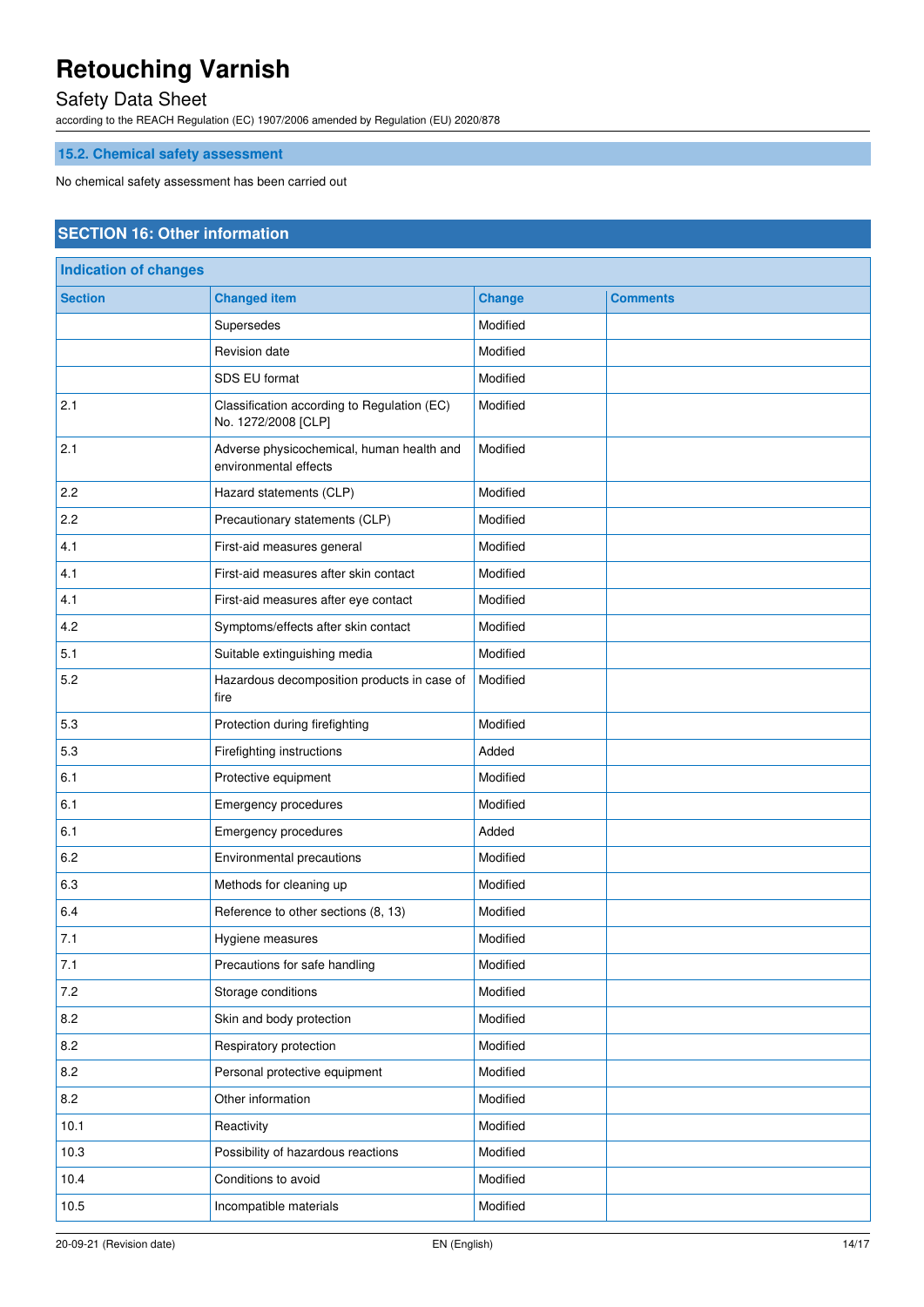## Safety Data Sheet

according to the REACH Regulation (EC) 1907/2006 amended by Regulation (EU) 2020/878

| <b>Indication of changes</b> |                                |               |                 |
|------------------------------|--------------------------------|---------------|-----------------|
| <b>Section</b>               | <b>Changed item</b>            | <b>Change</b> | <b>Comments</b> |
| 12.2                         | Persistence and degradability  | Added         |                 |
| 12.3                         | Bioaccumulative potential      | Added         |                 |
| 13.1                         | Additional information         | Modified      |                 |
| 13.1                         | Waste disposal recommendations | Added         |                 |
| 15.1                         | <b>REACH Annex XVII</b>        | Added         |                 |
| 16                           | Data sources                   | Modified      |                 |
| 16                           | Abbreviations and acronyms     | Modified      |                 |

| <b>Abbreviations and acronyms:</b> |                                                                                                                                                                                        |  |
|------------------------------------|----------------------------------------------------------------------------------------------------------------------------------------------------------------------------------------|--|
| <b>ADR</b>                         | European Agreement concerning the International Carriage of Dangerous Goods by Road                                                                                                    |  |
| <b>ATE</b>                         | <b>Acute Toxicity Estimate</b>                                                                                                                                                         |  |
| CAS                                | CAS (Chemical Abstracts Service) number                                                                                                                                                |  |
| <b>CLP</b>                         | Classification Labelling Packaging Regulation; Regulation (EC) No 1272/2008                                                                                                            |  |
|                                    | CMR: Carcinogeen, Mutageen, Reprotoxisch                                                                                                                                               |  |
|                                    | <b>CSA: Chemical Safety Assessment</b>                                                                                                                                                 |  |
|                                    | CSR: Chemical Safety Report                                                                                                                                                            |  |
| <b>DNEL</b>                        | Derived-No Effect Level                                                                                                                                                                |  |
|                                    | EC50: Median Effective Concentration (required to induce a 50% effect)                                                                                                                 |  |
|                                    | EINECS: European Inventory of Existing Commercial Chemical Substances                                                                                                                  |  |
|                                    | GHS: Globally Harmonized System of Classification and Labelling of Chemicals                                                                                                           |  |
|                                    | IATA: International Air Transport Association                                                                                                                                          |  |
|                                    | <b>IMDG: International Maritime Code for Dangerous Goods</b>                                                                                                                           |  |
|                                    | LC50: Lethal concentration, 50 percent                                                                                                                                                 |  |
|                                    | LD50: Lethal dose, 50 percent                                                                                                                                                          |  |
| PBT                                | <b>Persistent Bioaccumulative Toxic</b>                                                                                                                                                |  |
|                                    | PNEC: Predicted No Effect Concentration (for environment)                                                                                                                              |  |
|                                    | REACH: Registration, Evaluation and Authorisation of Chemical substances                                                                                                               |  |
|                                    | RID: Règlement international concernant le transport des marchandises dangereuses par chemin de fer (Regulations<br>Concerning the International Transport of Dangerous Goods by Rail) |  |
|                                    | SVHC: Substances of Very High Concern                                                                                                                                                  |  |
| vPvB                               | Very Persistent and Very Bioaccumulative                                                                                                                                               |  |
| SDS                                | <b>Safety Data Sheet</b>                                                                                                                                                               |  |
| <b>CLP</b>                         | Classification Labelling Packaging Regulation; Regulation (EC) No 1272/2008                                                                                                            |  |
| <b>REACH</b>                       | Registration, Evaluation, Authorisation and Restriction of Chemicals Regulation (EC) No 1907/2006                                                                                      |  |
| <b>PBT</b>                         | <b>Persistent Bioaccumulative Toxic</b>                                                                                                                                                |  |
| vPvB                               | Very Persistent and Very Bioaccumulative                                                                                                                                               |  |
| <b>ADN</b>                         | European Agreement concerning the International Carriage of Dangerous Goods by Inland Waterways                                                                                        |  |
| <b>ADR</b>                         | European Agreement concerning the International Carriage of Dangerous Goods by Road                                                                                                    |  |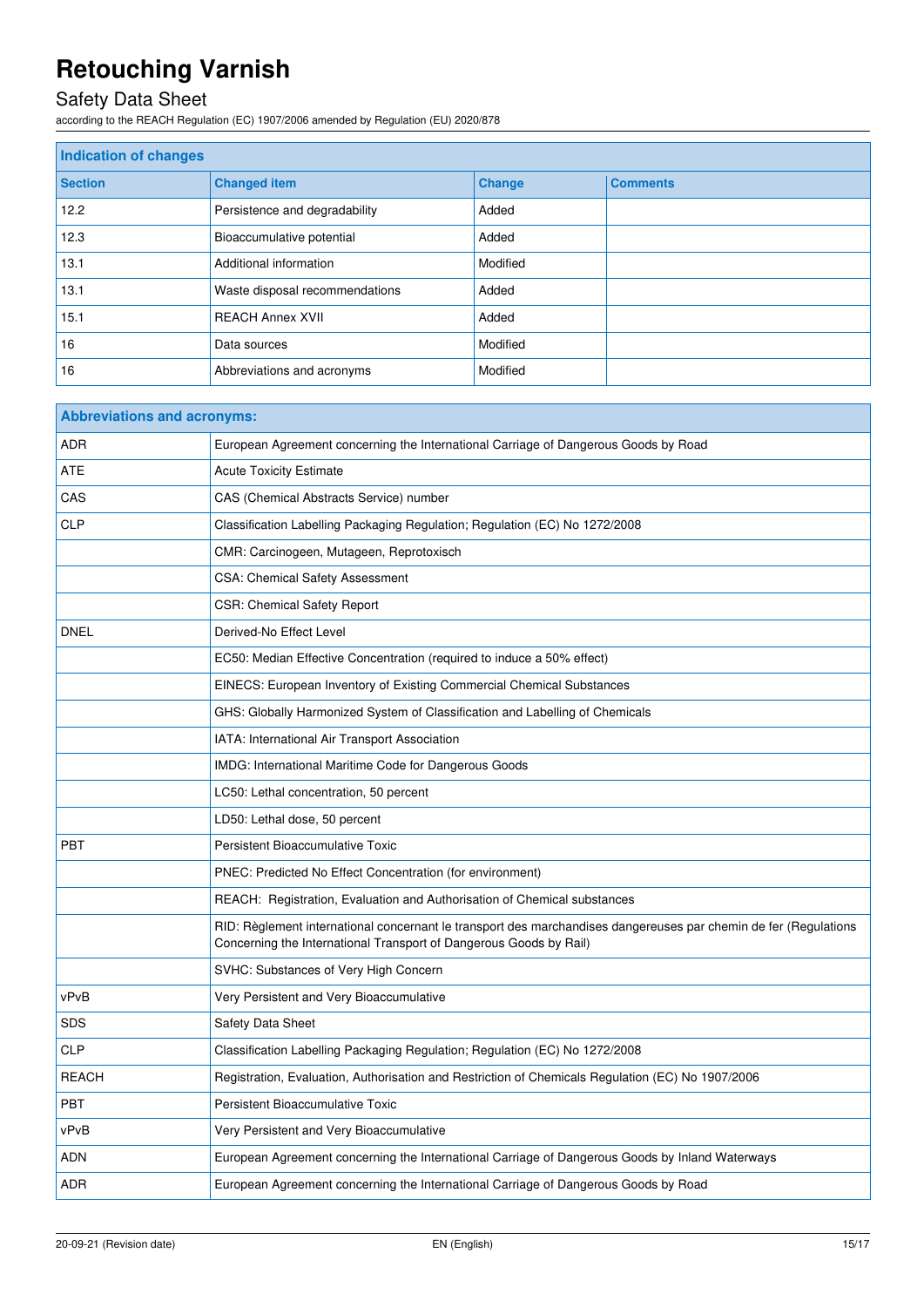### Safety Data Sheet

according to the REACH Regulation (EC) 1907/2006 amended by Regulation (EU) 2020/878

| <b>Abbreviations and acronyms:</b> |                                                                              |  |
|------------------------------------|------------------------------------------------------------------------------|--|
| <b>IATA</b>                        | International Air Transport Association                                      |  |
| <b>IMDG</b>                        | International Maritime Dangerous Goods                                       |  |
| <b>RID</b>                         | Regulations concerning the International Carriage of Dangerous Goods by Rail |  |
| LC50                               | Median lethal concentration                                                  |  |
| LD50                               | Median lethal dose                                                           |  |
| CAS                                | CAS (Chemical Abstracts Service) number                                      |  |
|                                    | EG-nr.: EINECS- en ELINCS-number                                             |  |
|                                    | EINECS: European Inventory of Existing Commercial Substances                 |  |
|                                    | OEL: Occupational Exposure Limit                                             |  |

Data sources **1997/2006** : ECHA (European Chemicals Agency). according to Regulation (EC) No. 1907/2006 (REACH) with its amendment Regulation (EU) 2020/878.

Other information **interest in the information** : DISCLAIMER OF LIABILITY The information in this SDS was obtained from sources which we believe are reliable. However, the information is provided without any warranty, express or implied, regarding its correctness. The conditions or methods of handling, storage, use or disposal of the product are beyond our control and may be beyond our knowledge. For this and other reasons, we do not assume responsibility and expressly disclaim liability for loss, damage or expense arising out of or in any way connected with the handling, storage, use or disposal of the product. This SDS was prepared and is to be used only for this product. If the product is used as a component in another product, this SDS information may not be applicable. REACH Disclaimer:

This information is based on current knowledge. Consistency of data in the SDS with CSR is considered, as far as the information is available at the time of compilation (cfr Revision date and Version number).

| Full text of H- and EUH-statements: |                                                                   |  |
|-------------------------------------|-------------------------------------------------------------------|--|
| Acute Tox. 3 (Dermal)               | Acute toxicity (dermal), Category 3                               |  |
| Acute Tox. 3 (Inhalation)           | Acute toxicity (inhal.), Category 3                               |  |
| Acute Tox. 3 (Oral)                 | Acute toxicity (oral), Category 3                                 |  |
| Aquatic Chronic 2                   | Hazardous to the aquatic environment - Chronic Hazard, Category 2 |  |
| Asp. Tox. 1                         | Aspiration hazard, Category 1                                     |  |
| Carc. Not classified                | Carcinogenicity Not classified                                    |  |
| Eye Irrit. 2                        | Serious eye damage/eye irritation, Category 2                     |  |
| Flam. Lig. 2                        | Flammable liquids, Category 2                                     |  |
| Flam. Liq. 3                        | Flammable liquids, Category 3                                     |  |
| H <sub>225</sub>                    | Highly flammable liquid and vapour.                               |  |
| H <sub>226</sub>                    | Flammable liquid and vapour.                                      |  |
| H301                                | Toxic if swallowed.                                               |  |
| H304                                | May be fatal if swallowed and enters airways.                     |  |
| H311                                | Toxic in contact with skin.                                       |  |
| H315                                | Causes skin irritation.                                           |  |
| H319                                | Causes serious eye irritation.                                    |  |
| H331                                | Toxic if inhaled.                                                 |  |
| H335                                | May cause respiratory irritation.                                 |  |